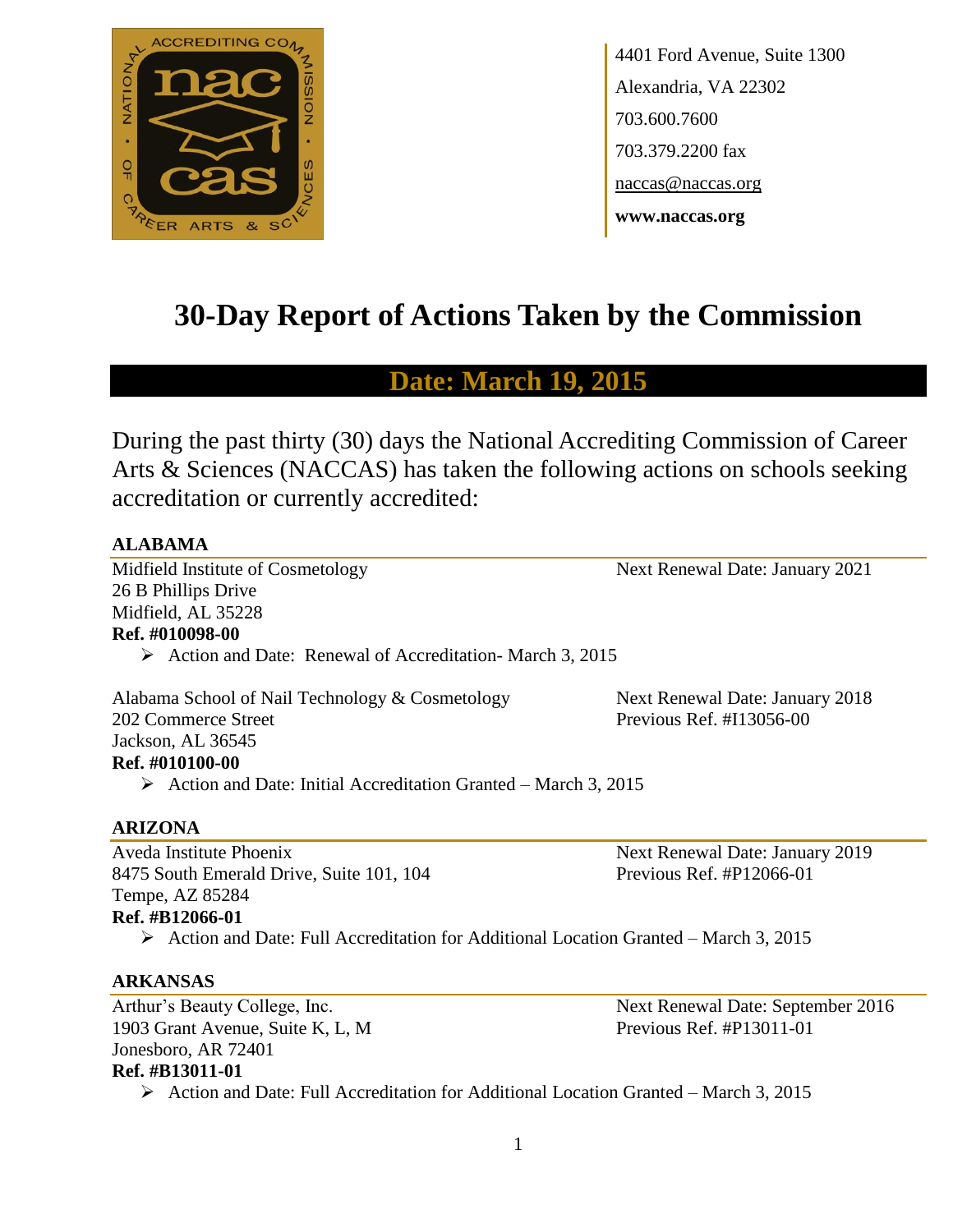Searcy Beauty College 1004 South Main Street Searcy, AR 72143

#### **Ref. #013026-00**

- Action and Date: Non-Substantive Change of Official Contact Acknowledged March 12, 2015
- Previous Contact: Clifteen Barker
- New Contact: Mike Roberts

Creative School of Cosmetology, Inc. 637 West Moultrie Drive Blytheville, AR 72315 **Ref. #013044-00**

Action and Date: Implement Decision of the Appeal Panel (Appeal Granted) – March 4, 2015

#### **CALIFORNIA**

Sierra College of Beauty 1340 West  $18<sup>th</sup>$  Street Merced, CA 95340 **Ref. #014025-00**

- $\triangleright$  Action and Date: Addition of New Program Approved with a Directive March 3, 2015
- New Program: Barbering 1500 Clock Hours

Bellus Academy 1520 East Plaza Boulevard National City, CA 91950

#### **Ref. #014055-00**

- $\triangleright$  Action and Date: Addition of New Program Approved with a Stipulation March 3, 2015
- New Program: Barbering 1500 Clock Hours

Rosemead Beauty School 955 South Glendora Avenue West Covina, CA 91790

#### **Ref. #P14097-01**

Action and Date: Provisional Additional Location Accreditation Granted (Met Stipulation) – March 11, 2015

Alhambra Beauty College **Next Renewal Date: September 2019** 200 West Main Street Alhambra, CA 91801 **Ref. #014208-00**

- Action and Date: Renewal of Accreditation, Change of Control Visit Acknowledged and Addition of New Programs Approved – March 3, 2015
- New Programs: Barbering 1500 Clock Hours Massage Therapy 600 Clock Hours Nail Care 600 Clock Hours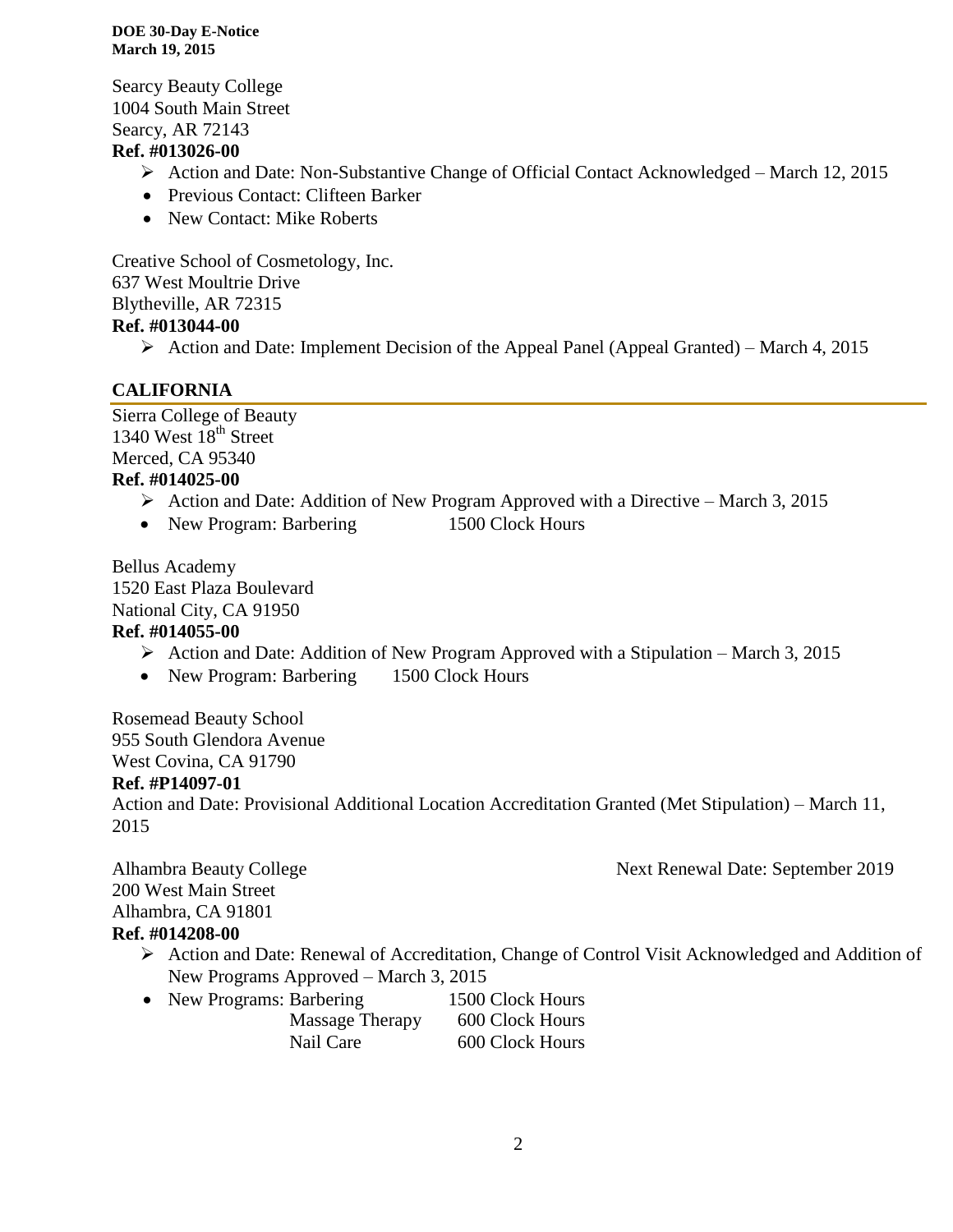Marinello School of Beauty 1035 Market Street San Francisco, CA 94103

#### **Ref. #014241-00**

- Action and Date: Non-Substantive Addition of Program Change Acknowledged March 18, 2015
- New Program: Barbering 1500 Clock Hours

Marinello School of Beauty 1760 Fremont Boulevard, Suite #F-2 Seaside, CA 93955 **Ref. #B14126-01**

- Action and Date: Non-Substantive Addition of Program Change Acknowledged March 18, 2015
- New Program: Barbering 1500 Clock Hours

Paul Mitchell The School – Santa Barbara 525 Anacapa Street Santa Barbara, CA 93101 **Ref. #014327-00**

- $\triangleright$  Action and Date: Addition of New Program Approved with a Stipulation-March 3, 2015
- New Program: Barbering 1500 Clock Hours

Hair California Beauty Academy 1110 North Tustin Street Orange, CA 92867 **Ref. #014330-00**

 $\triangleright$  Action and Date: Change of Control Visit Acknowledged – March 3, 2015

Palace Beauty College 1517 South Western Avenue Los Angeles, CA 90006 **Ref. #014334-00**

- Action and Date: Non-Substantive Change of Official Contact Person March 4, 2015
- Previous Contact Information: Mr. Cruz Kim
- New Contact Information: Ms. Tanya Aguirre

Palace Beauty College 1517 South Western Avenue Los Angeles, CA 90006

#### **Ref. #014334-00**

- $\triangleright$  Action and Date: Non-Substantive Change of Crossover Programs March 4, 2015
- New Programs: Barber Crossover 400 Clock Hours

Cosmetology Crossover 400 Clock Hours

Sutter Beauty College 651 North Palora Avenue Yuba City, CA 95991 **Ref. #014380-00**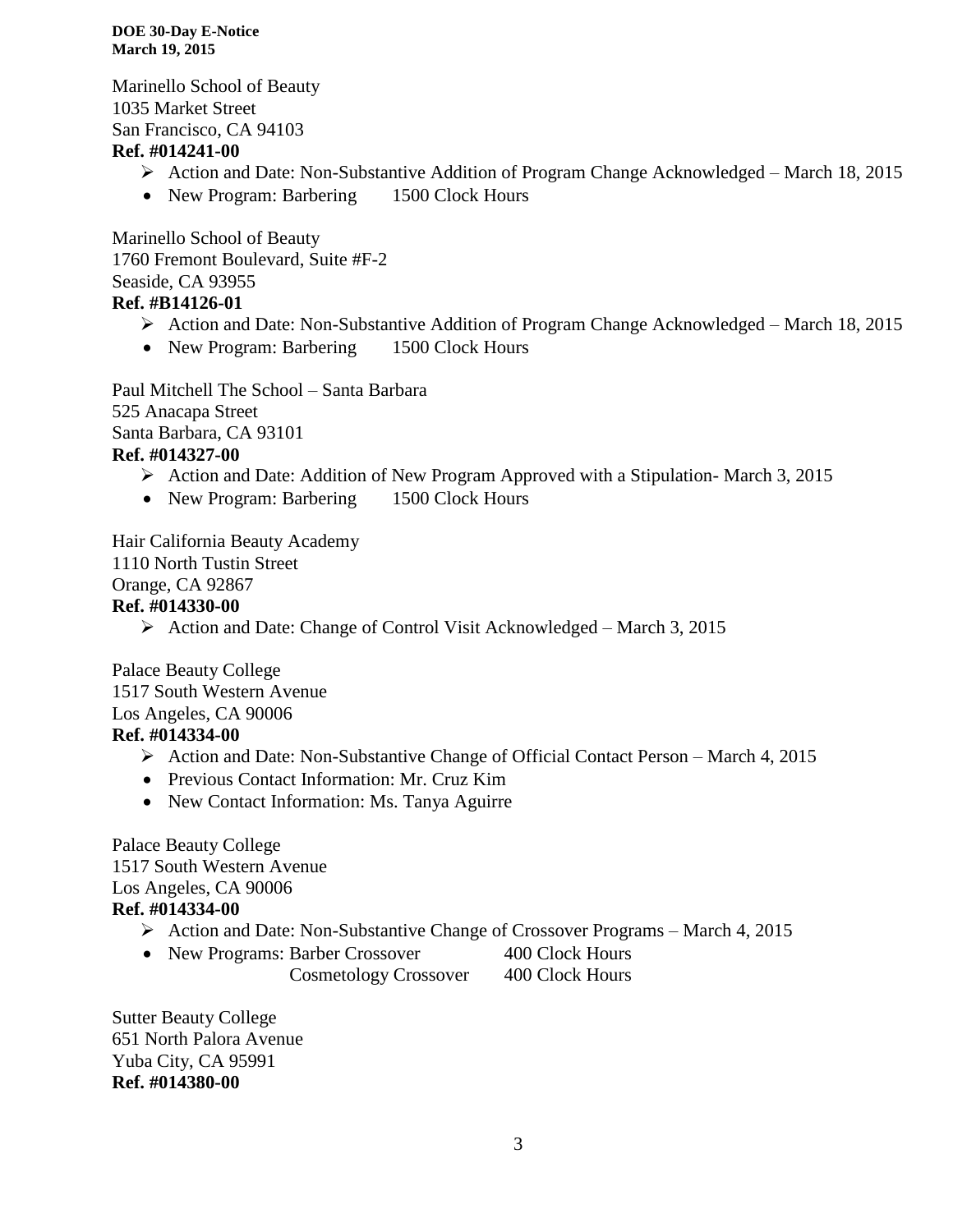- $\triangleright$  Action and Date: Non-Substantive Change in Organizational Structure Acknowledged with a Stipulation – March 9, 2015
- Previous Ownership: Scott Hambelton 50.00% Tosha Hambelton 50.00% • New Ownership: Sutter Beauty College, Inc. 100%
	- Scott Hambelton 50.00% Tosha Hambelton 50.00%

Diamond Beauty College Next Renewal Date: January 2017 10301 Garvey Avenue, Suite 200 South El Monte, CA 91733 **Ref. #014382-00**

- $\triangleright$  Action and Date: Renewal of Accreditation and Non-Substantive to Substantive Expansion of Campus Facilities Approved (Met Stipulation) – March 11, 2015
- Expanded Campus: 10301 East Garvey Avenue, Suites 204, 300, 302, South El Monte, CA 91733

## Advance Beauty Techs Academy Next Renewal Date: September 2019

2191 Sampson Avenue, Suite 105 Corona, CA 92879

## **Ref. #014385-00**

 Action and Date: Renewal of Accreditation and Change of Location Visit Acknowledged – March 3, 2015

Redondo Beach Beauty College 2205 West Artesia Boulevard

Redondo Beach, CA 90278

#### **Ref. #014394-00**

- Action and Date: Addition of New Program Approved with a Stipulation March 3, 2015
- New Program: Cosmetology in Spanish 1600 Clock Hours

Marinello School of Beauty Next Renewal Date: September 2020 940 North Mountain Avenue Ontario, CA 91762

#### **Ref. #B14014-08**

 $\triangleright$  Action and Date: Renewal of Accreditation – March 3, 2015

Bridges Beauty College 9170 Foothill Boulevard Rancho Cucamonga, CA 91730

#### **Ref. #P14180-01**

Action and Date: Provisional Additional Location Accreditation Continued – March 3, 2015

Borner's Barber College 5723 Atlantic Avenue Long Beach, CA 90805 **Ref. #P14344-01**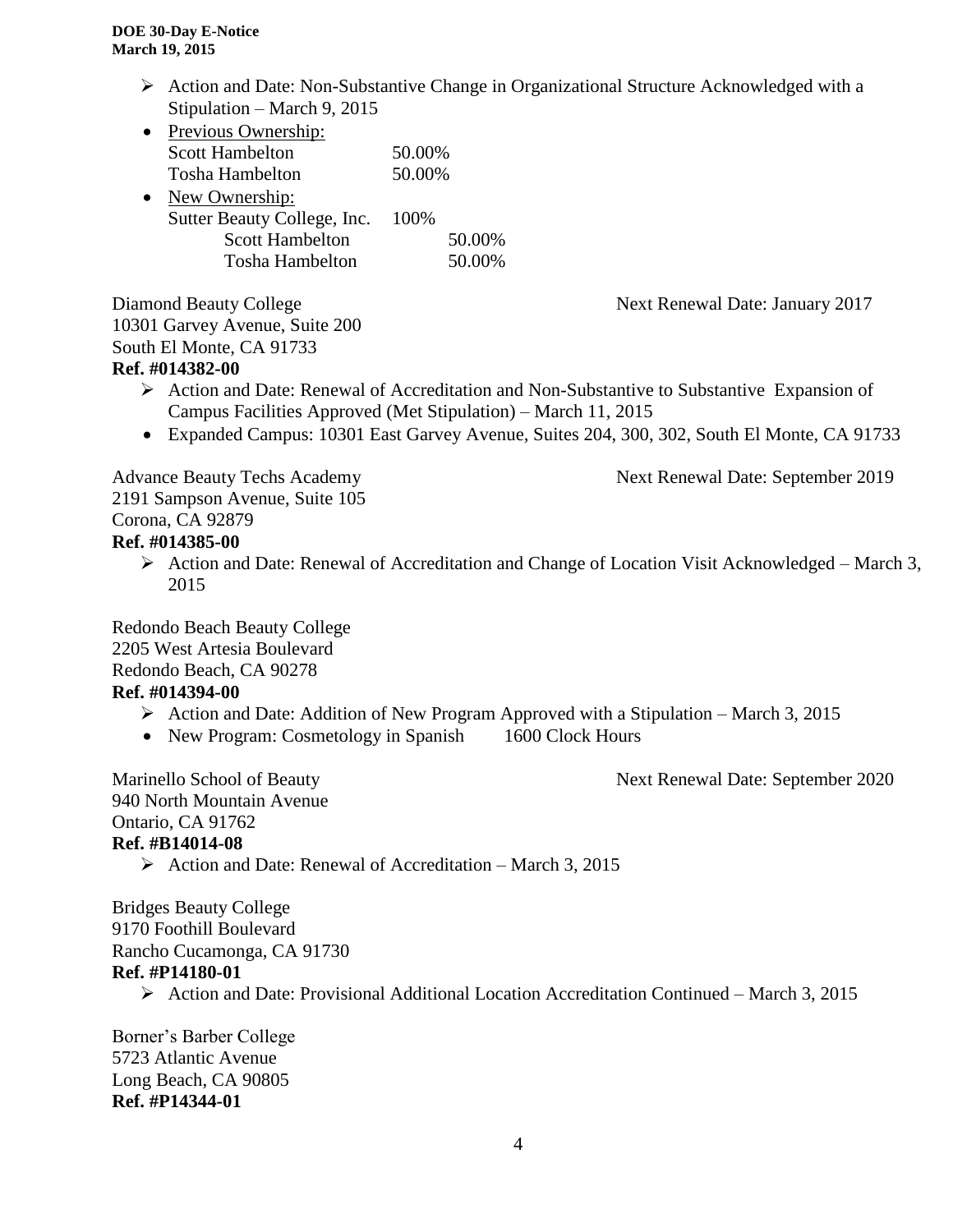Action and Date: Provisional Additional Location Accreditation Continued – March 3, 2015

Paul Mitchell The School San Jose

130 Almaden Boulevard

San Jose, CA 95113

#### **Ref. #P14353-01**

Action and Date: Provisional Additional Location Accreditation Continued – March 3, 2015

## **COLORADO**

Hair Dynamics Education Center 6464 South College Avenue Fort Collins, CO 80525 **Ref. #015035-00**

- $\triangleright$  Action and Date: Addition of New Program Approved March 3, 2015
- New Program: Barber 50 Credits/1500 Clock Hours

Empire Beauty School 16800 East Mississippi Avenue Aurora, CO 80017

## **Ref. #B42071-08**

- $\triangleright$  Action and Date: Addition of New Program Approved March 3, 2015
- New Program: Hairstylist 40 Credit Hours/1200 Clock Hours

Empire Beauty School 8996 West Bowles Avenue, #E-F Littleton, CO 80123

## **Ref. #B42071-09**

- $\triangleright$  Action and Date: Addition of New Program Approved March 3, 2015
- New Program: Hairstylist 40 Credit Hours/1200 Clock Hours

Empire Beauty School 3811 East  $120^{th}$  Avenue Thornton, CO 80233 **Ref. #B42081-04**

- $\triangleright$  Action and Date: Addition of New Program Approved March 3, 2015
- New Program: Hairstylist 40 Credit Hours/1200 Clock Hours

Empire Beauty School 441 Wadsworth Boulevard, Suite 100 Lakewood, CO 80226 **Ref. #B48003-09**

- $\triangleright$  Action and Date: Addition of New Program Approved March 3, 2015
- New Program: Hairstylist 40 Credit Hours/1200 Clock Hours

7045 Pecos Street #A Denver, CO 80221 **Ref. #054055-00**

National Beauty College Next Renewal Date: September 2020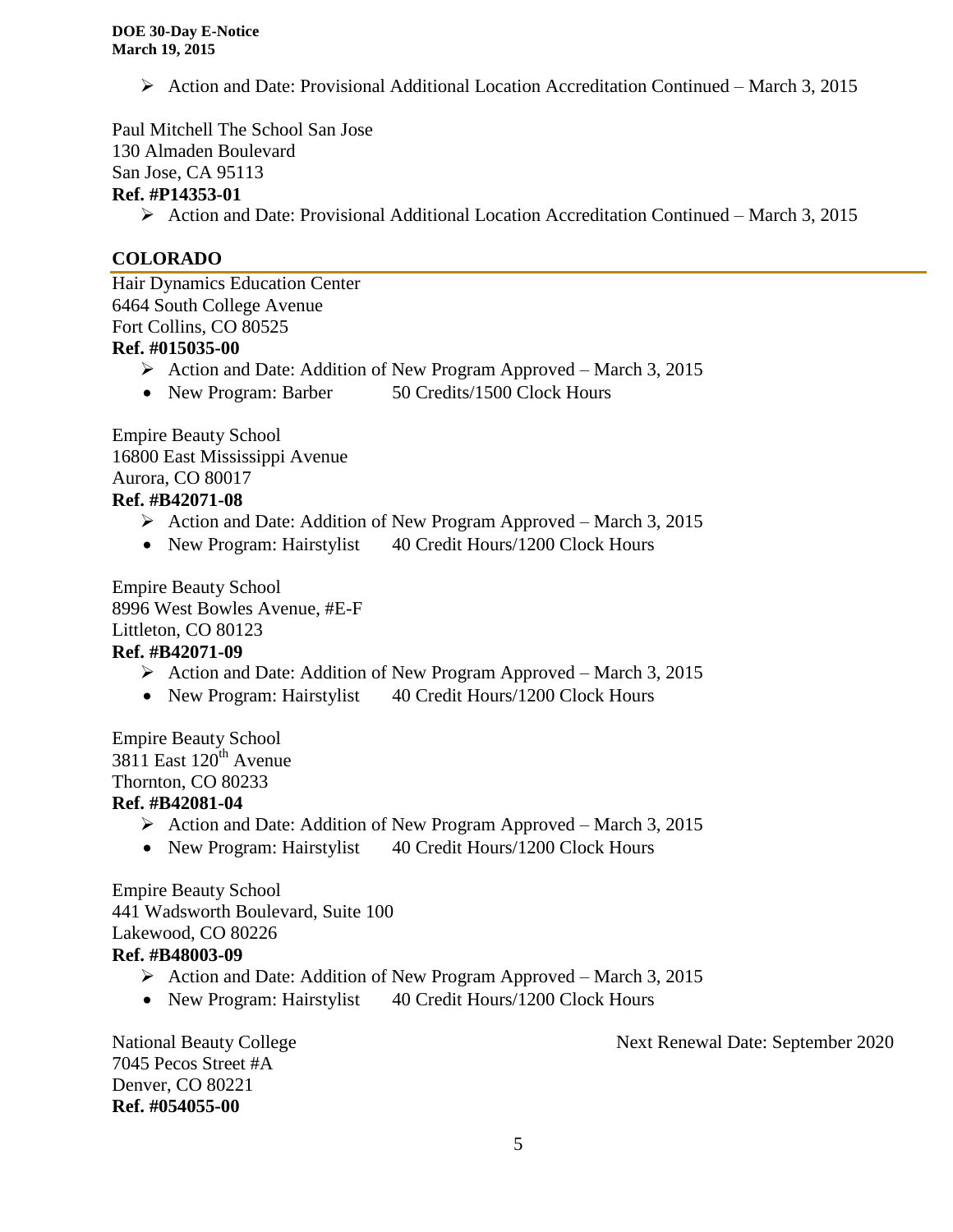$\triangleright$  Action and Date: Renewal of Accreditation – March 3, 2015

#### **CONNECTICUT**

Paul Mitchell The School Danbury Next Renewal Date: January 2021 2 National Place Danbury, CT 06810 **Ref. #016004-00**

 $\triangleright$  Action and Date: Renewal of Accreditation – March 3, 2015 Dolce LLC The Academy Next Renewal Date: January 2017 2457 East Main Street Previous Ref. #I12053-00 Waterbury, CT 06705

## **Ref. #016046-00**

 $\triangleright$  Action and Date: Initial Accreditation Granted – March 3, 2015

#### **DELAWARE**

Hair Academy School of Barbering & Beauty Next Renewal Date: January 2018 1013 South College Avenue Previous Ref. #I13015-00 Newark, DE 19713 **Ref. #017010-00**

 $\triangleright$  Action and Date: Initial Accreditation Granted – March 3, 2015

#### **FLORIDA**

La Belle Beauty School 1495 West  $49<sup>th</sup>$  Street Hialeah, FL 33012

#### **Ref. #019024-00**

 Action and Date: Institution Removed from Monitoring of Accreditation Standards and Criteria (Refund Policy) – March 3, 2015

International Academy Next Renewal Date: January 2021 2550 South Ridgewood Avenue South Daytona, FL 32119 **Ref. #019064-00**

 $\triangleright$  Action and Date: Renewal of Accreditation – March 3, 2015

ASM World Beauty Academy, Inc. 6423 Stirling Road Davie, FL 33314

#### **Ref, #019087-00**

- $\triangleright$  Action and Date: Addition of New Program Approved March 3, 2015
- New Program: Electrology 320 Clock Hours

Aveda Institute – South Florida 4186 South University Drive Davie, FL 33328 **Ref. #019113-00**

- Action and Date: Non-Substantive Contact Information Update Acknowledged March 13, 2015
- Previous Contact: Judy Owens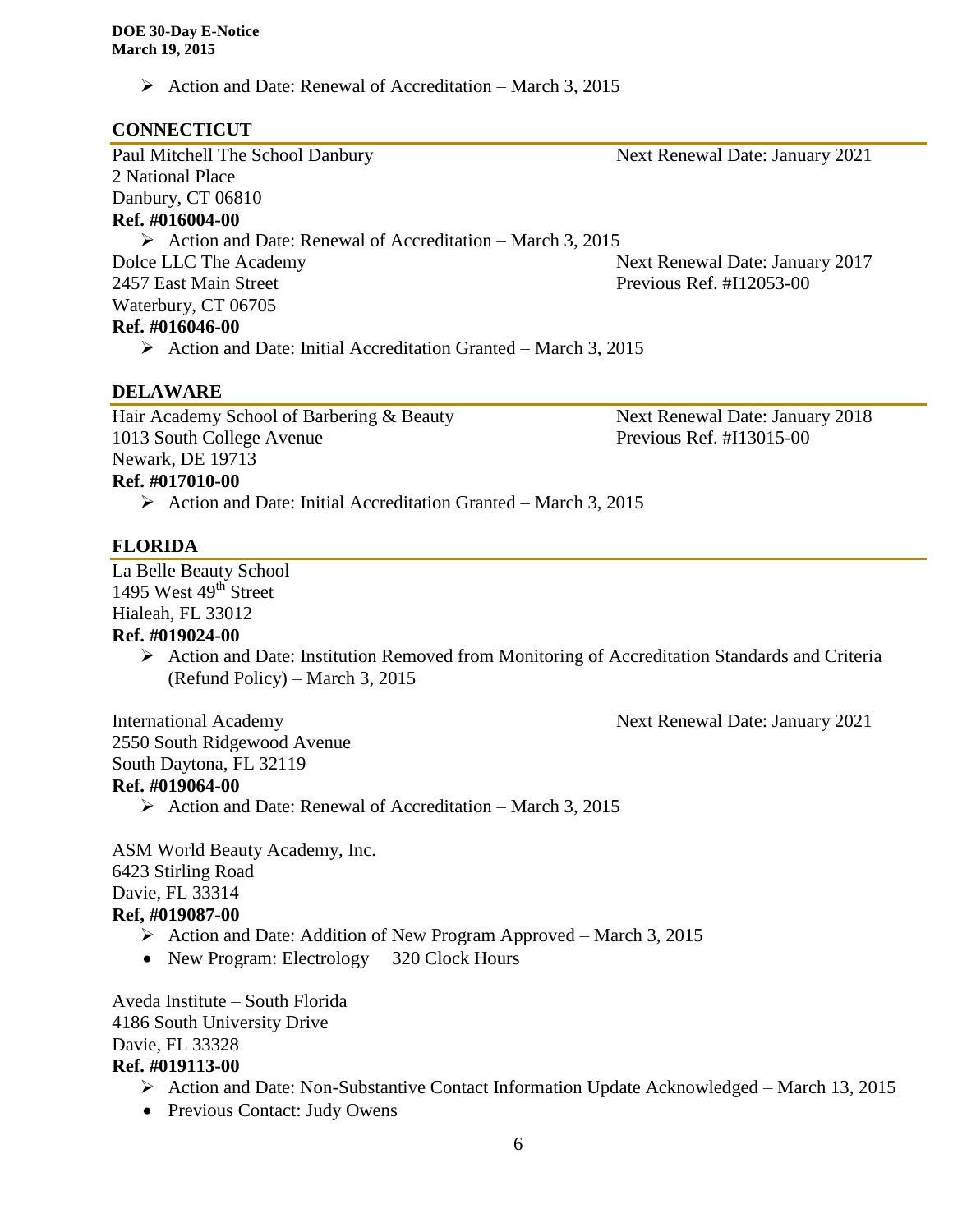• New Contact: Lauren Fender

Aveda Institute – Orlando 495 North Semoran Boulevard, Suite 6 Winter Park, FL 32792 **Ref. #B19113-02**

- Action and Date: Non-Substantive Contact Information Update Acknowledged March 13, 2015
- Previous Contact: Judy Owens
- New Contact: Lauren Fender

Aveda Institute – Tallahassee 2020 West Pensacola Street Tallahassee, FL 32304

#### **Ref. #019116-00**

- Action and Date: Non-Substantive Contact Information Update Acknowledged March 13, 2015
- Previous Contact: Judy Owens
- New Contact: Lauren Fender

Aveda Institute – Jacksonville 10601 San Jose Boulevard, Suite 7 Jacksonville, FL 32257

#### **Ref. #B19116-01**

- Action and Date: Non-Substantive Contact Information Update Acknowledged March 13, 2015
- Previous Contact: Judy Owens
- New Contact: Lauren Fender

Aveda Institute – Tampa Bay 28272 US Highway 19 North Clearwater, FL 33761 **Ref. #B19116-02**

- Action and Date: Non-Substantive Contact Information Update Acknowledged March 13, 2015
- Previous Contact: Judy Owens
- New Contact: Lauren Fender

Paul Mitchell The School Tampa 14210 North Nebraska Avenue Tampa, FL 33613 **Ref. #B54029-05**

- Action and Date: Change of Location Approved (Met Stipulation) March 11, 2015
- Previous Location: 14210 North Nebraska Avenue, Tampa, FL 33613
- New Location: 7823 Citrus Park Town Center Mall, Tampa, FL 33625

#### **ILLINOIS**

Hair Professionals School of Cosmetology, Inc. Next Renewal Date: January 2021 5460 US Highway 34 PO Box 40 Oswego, IL 60543 **Ref. #023108-00**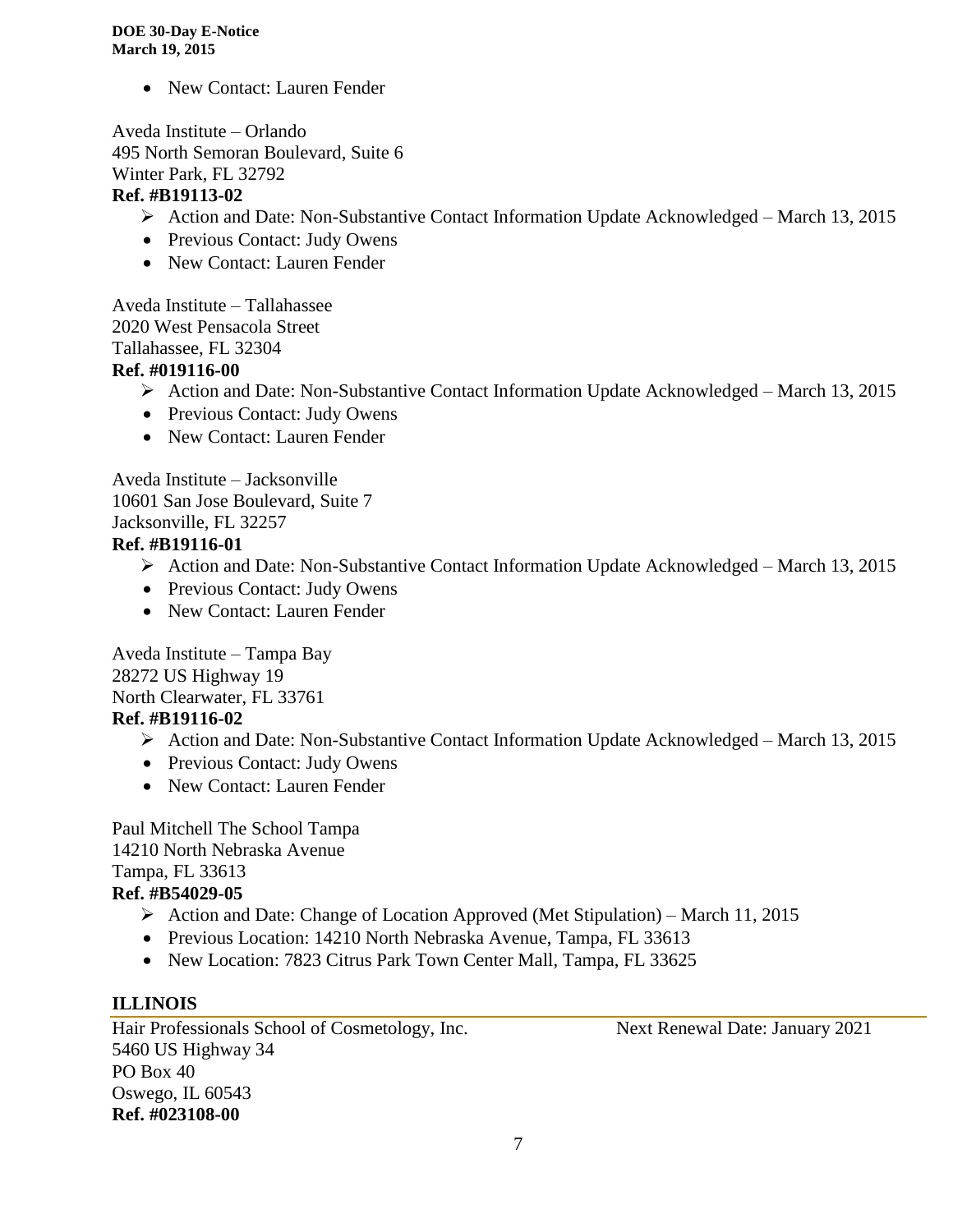- Action and Date: Renewal of Accreditation and Addition of New Program Approved March 3, 2015
- New Program: Refresher 250 Clock Hours

Mr. John's School of Cosmetology & Nails Next Renewal Date: September 2019 1429 South Main Street Jacksonville, IL 62650 **Ref. #023157-00**

 $\triangleright$  Action and Date: Renewal of Accreditation – March 3, 2015

Douglas J Aveda Institute Chicago 2828 North Clark Street Chicago, IL 60657 **Ref. #023163-00**

- $\triangleright$  Action and Date: Addition of New Programs Approved March 3, 2015
- New Programs: Cosmetology Educator 1000 Clock Hours

 Esthiology Educator 750 Clock Hours Cosmetology Educator 500 Clock Hours Esthiology Educator 500 Clock Hours

Douglas J Aveda Institute Chicago 2828 North Clark Street Chicago, IL 60657 **Ref. #023163-00**

- Action and Date: Non-Substantive Test Market Exception Approved March 18, 2015
- Test Market Exception: Limited Instructor 500 Clock Hours

Paul Mitchell The School Lombard Next Renewal Date: September 2019 106 Yorktown Center Previous Ref. #P32107-02 Lombard, IL 60148 **Ref. #B32107-02**

Action and Date: Full Additional Location Accreditation Granted – March 3, 2015

#### **INDIANA**

Don Roberts School of Hair Design 152 East US Route 30 Schererville, IN 46375 **Ref. #024023-00**

- Action and Date: Non-Substantive Text Market Exception Approved March 12, 2015
- Test Market Exception: Massage Therapy 900 Clock Hours

Lil Lou's Beauty and Barber College 4853 Broadway Street Gary, IN 46409

#### **Ref. #024087-00**

- Action and Date: Increase in Program Length Approved with a Stipulation March 3, 2015
- Previous Program Length: Manicuring 450 Clock Hours
- New Program Length: Manicuring 600 Clock Hours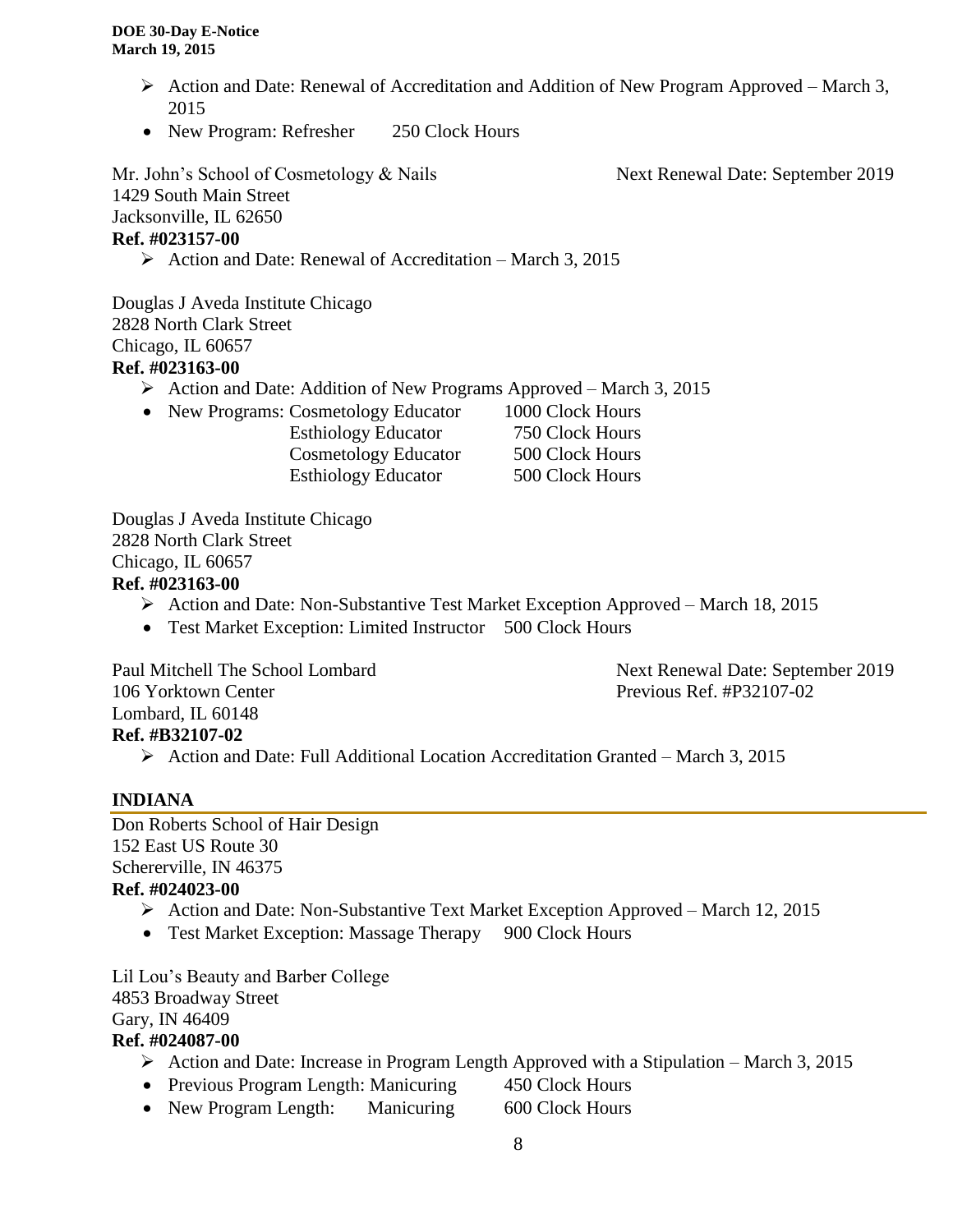## **IOWA**

309 Kitty Hawk Drive Ames, IA 50010 **Ref. #025026-00**

 $\triangleright$  Action and Date: Renewal of Accreditation – March 3, 2015

La' James International College Next Renewal Date: January 2021 8805 Chambery Boulevard Johnston, IA 50131 **Ref. #025031-00**

- - $\triangleright$  Action and Date: Renewal of Accreditation March 3, 2015

## **KANSAS**

3804 West Douglas Wichita, KS 67203 **Ref. # 026026-00**

 $\triangleright$  Action and Date: Renewal of Accreditation – March 3, 2015

## **KENTUCKY**

Summit Salon Academy 1300 New Circle Road, Suite 110 Lexington, KY 40508

#### **Ref. #027003-00**

- $\triangleright$  Action and Date: Non-Substantive Change of Name Acknowledged March 18, 2015
- Previous Name of Institution: The Salon Professional Academy
- New Name of Institution: Summit Salon Academy

## **LOUISIANA**

VH Barber & Styling Academy Next Renewal Date: January 2018 505 Barksdale Boulevard Previous Ref. #I13047-00 Bossier, LA 71112 **Ref. #028090-00**

 $\triangleright$  Action and Date: Initial Accreditation Granted – March 3, 2015

#### **MAINE**

39 Mechanic Street, Suite 500 Westbrook, ME 04092 **Ref. #029015-00**

> Action and Date: Renewal of Accreditation and Change of Control Visit Acknowledged – March 3, 2015

## **MARYLAND**

Montgomery Beauty School 8736 Arliss Street

Crave Beauty Academy **Next Renewal Date: January 2021** 

PCI Academy Next Renewal Date: January 2021

Cosmotech School of Cosmetology Next Renewal Date: January 2017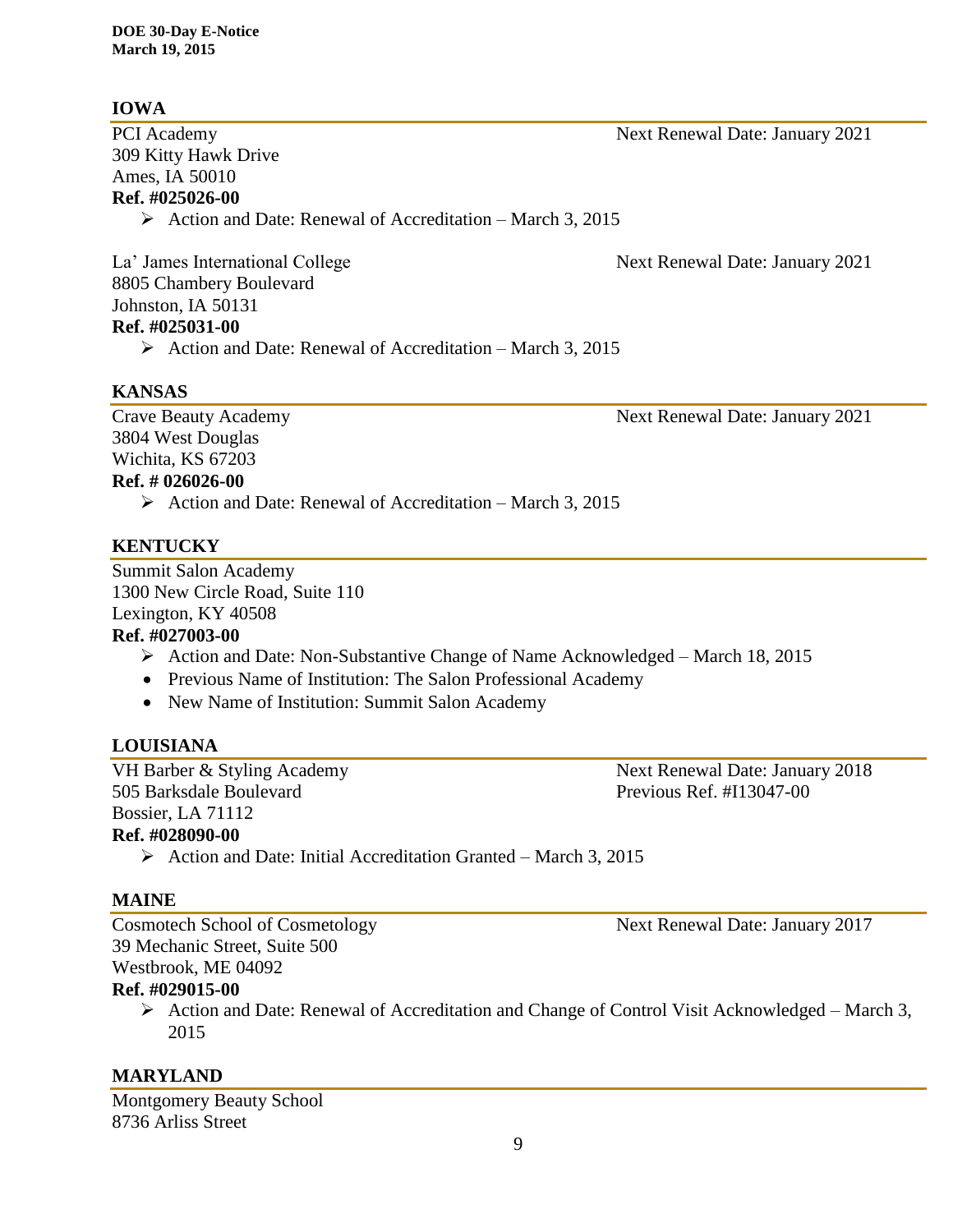Silver Spring, MD 20901 **Ref. #030019-00**

- $\triangleright$  Action and Date: Addition of New Program Approved March 3, 2015
- New Program: Professional Barbering 1200 Clock Hours

Blades School of Hair Design Next Renewal Date: September 2017

22576-316 MacArthur Boulevard California, MD 20619 **Ref. #030030-00**

Action and Date: Renewal of Accreditation with a Directive – March 3, 2015

7351 Assateague Drive, Suite 370 Previous Ref. #P30036-01 Jessup, MD 20794 **Ref. #B30036-01**

Paul Mitchell the School – Jessup Next Renewal Date: January 2019

# $\triangleright$  Action and Date: Full Additional Location Accreditation Granted – March 3, 2015

**MICHIGAN**

The Salon Academy – Jackson 2103 West Michigan Avenue, Suite 2103 Jackson, MI 49202 **Ref. #P32104-01**

Action and Date: Provisional Additional Location Accreditation Continued – March 3, 2015

L'esprit Academy, Inc. Next Renewal Date: May 2018 501 South Washington Avenue Previous Ref. #P32122-01 Royal Oak, MI 48067 **Ref. #B32122-01**

Action and Date: Full Additional Location Accreditation Granted – March 3, 2015

#### **MINNESOTA**

PCI Academy, Inc. Next Renewal Date: January 2021 4315 Peony Lane North Plymouth, MN 55446 **Ref. #B25026-01**

 $\triangleright$  Action and Date: Renewal of Accreditation – March 3, 2015

#### **MISSISSIPPI**

697 Delta Plaza Greenville, MS 38701 **Ref. #034004-00**

 $\triangleright$  Action and Date: Renewal of Accreditation – March 3, 2015

Academy of Hair Design #1 1301 Sunset Drive, #JK Grenada, MS 38901 **Ref. #B34006-01**

Delta Beauty College Next Renewal Date: September 2019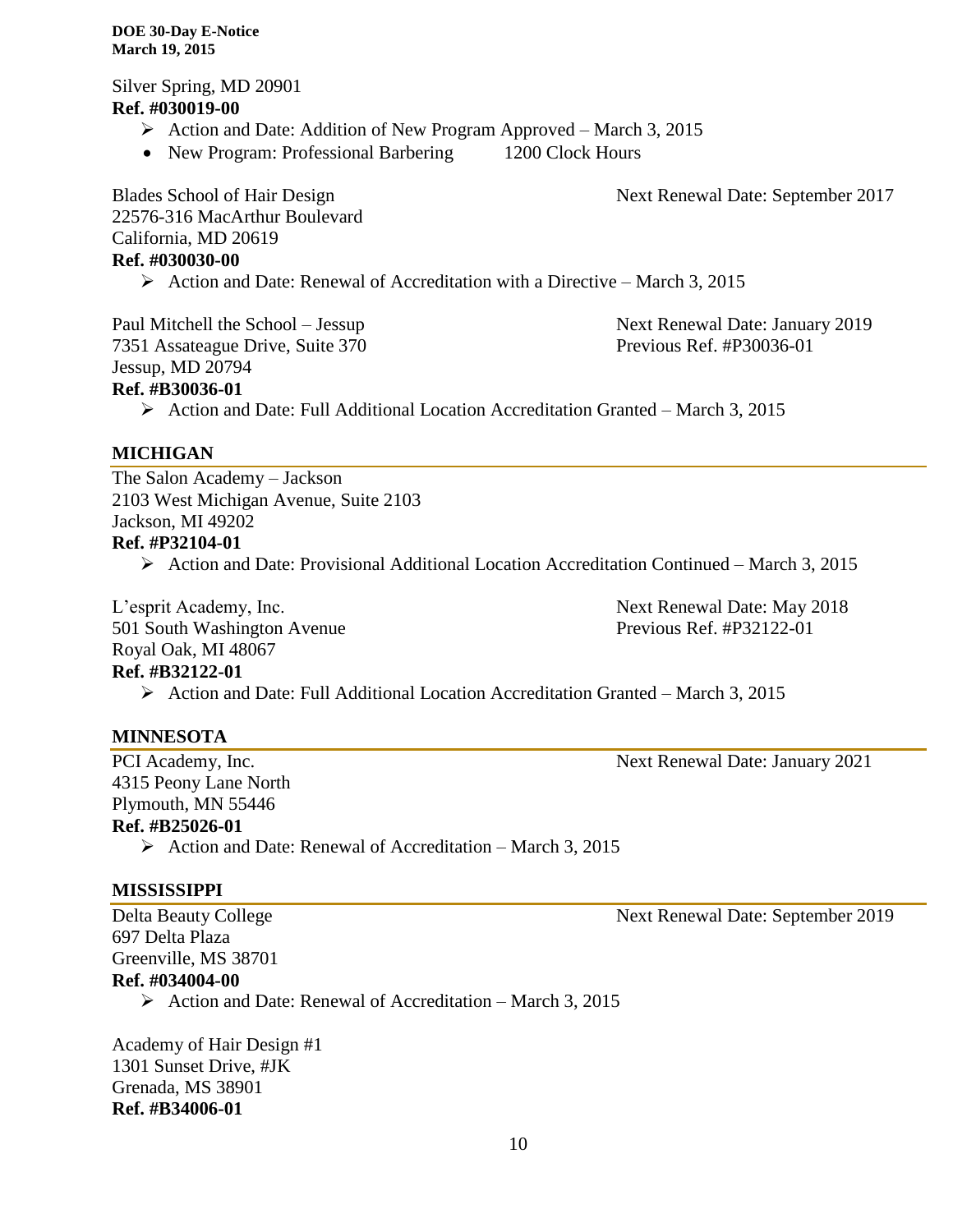$\triangleright$  Action and Date: Change of Location Visit Acknowledged and Accreditation Continued – March 3, 2015

#### **MISSOURI**

Academy of Salon Professionals, LLC Next Renewal Date: January 2021 2414 South Limit Avenue Sedalia, MO 65301

#### **Ref. #035111-00**

 $\triangleright$  Action and Date: Renewal of Accreditation – March 3, 2015

Crave Beauty Academy Next Renewal Date: January 2021 15435 Clayton Road Ballwin, MO 63011 **Ref. #B26026-01**

 $\triangleright$  Action and Date: Renewal of Accreditation – March 3, 2015

Z Hair Academy, Inc. 561 SE Melody Lane Lee's Summit, MO 64063 **Ref. #P26032-02**

 $\triangleright$  Action and Date: Provisional Additional Location Accreditation Continued – March 3, 2015

Lebanon College of Cosmetology Next Renewal Date: January 2018

1136 Lynn Street Previous Ref. #I14261-00

#### Lebanon, MO 65536 **Ref. #035118-00**

 $\triangleright$  Action and Date: Initial Accreditation Granted – March 3, 2015

#### **MONTANA**

Butte Academy of Beauty Culture 303 West Park Street Butte, MT 59701 **Ref. #036003-00**  $\triangleright$  Action and Date: Non-Substantive Change of Ownership & Change of Official Contact Person Acknowledged – March 13, 2015 • Previous Ownership: Butte Academy of Beauty Culture, Inc. 100% Ms. Darlene Battaiola 38% Mr. Paul Battaiola 38% Ms. Margaret Dallaserra 24% • New Ownership: Butte Academy of Beauty Culture, Inc. 100% Ms. Margaret (Peggy) K. Dallaserra 100%

• Previous Official Contact Person: Ms. Darlene Battaiola

New Official Contact Person: Ms. Kayla Dallaserra Thomas

#### **NEBRASKA**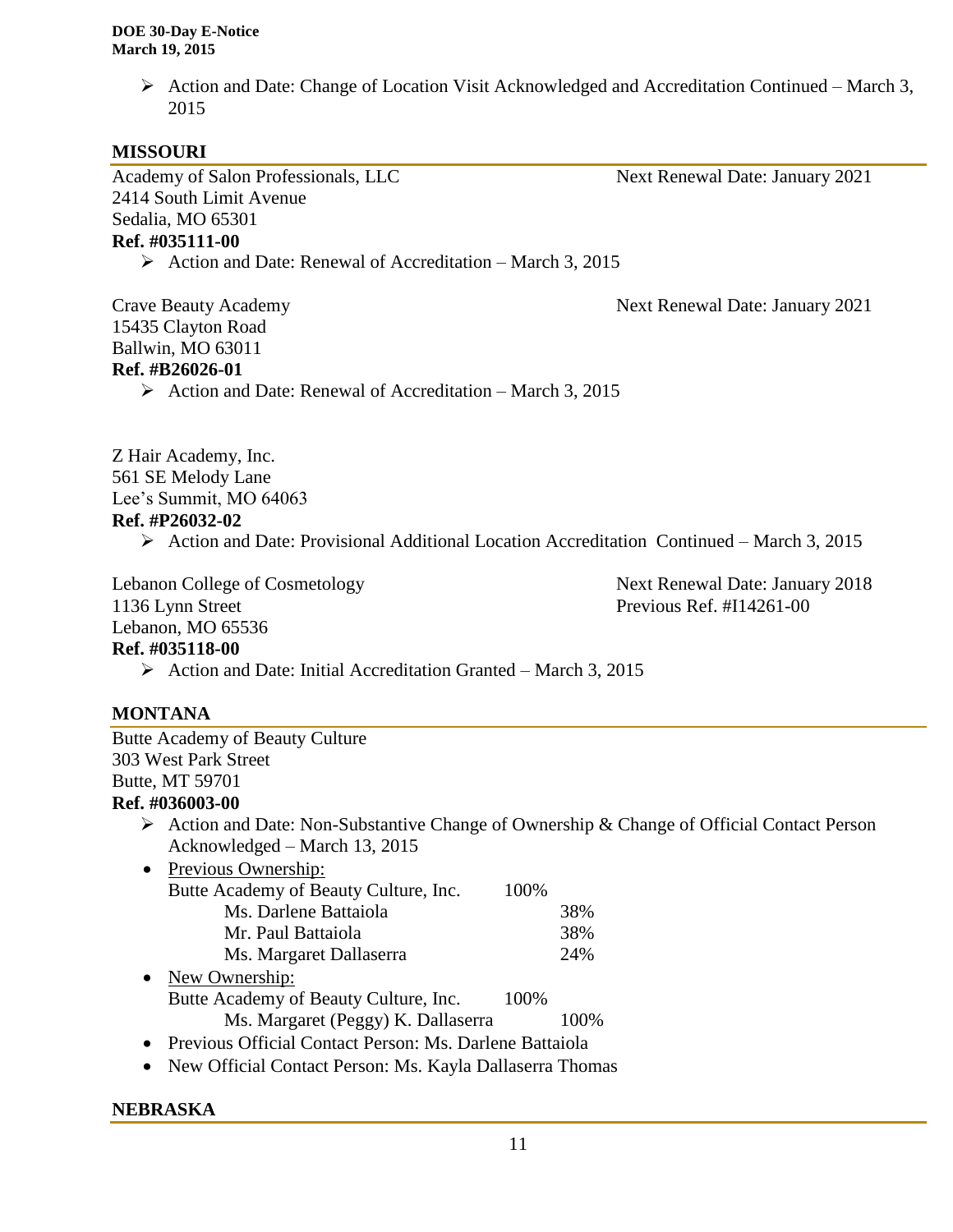1660 North Grant Street Fremont, NE 68025 **Ref. #037002-00**

#### $\triangleright$  Action and Date: Renewal of Accreditation – March 3, 2015

Joseph's College Cosmetology Next Renewal Date: January 2021  $2015$  North  $6<sup>th</sup>$  Street Beatrice, NE 68310 **Ref. #0371013-00**

 $\triangleright$  Action and Date: Renewal of Accreditation – March 3, 2015

#### **NEW HAMPSHIRE**

12 Interchange Drive

West Lebanon, NH 03784

#### **Ref. #039010-00**

 $\triangleright$  Action and Date: Renewal of Accreditation – March 3, 2015

#### **NEW JERSEY**

Rizzieri Aveda School for Beauty and Wellness Next Renewal Date: January 2021 8200 Town Center Boulevard Voorhees, NJ 08043

#### **Ref. #040017-00**

 $\triangleright$  Action and Date: Renewal of Accreditation – March 3, 2015

#### **NEW YORK**

Empire Beauty School Walden Place 2190 Walden Avenue Cheektowaga, NY 14225 **Ref. #P32001-12**

Action and Date: Provisional Additional Location Accreditation Continued – March 3, 2015

Leon Studio One School of Beauty Knowledge 5385 Main Street Williamsville, NY 14221 **Ref. #042102-00**

- $\triangleright$  Action and Date: Change of Location Approved March 11, 2015
- Previous Location: 5221 Main Street, Williamsville, NY 14221
- New Location: 5385 Main Street, Williamsville, NY 14221

Leon Studio One School of Beauty Knowledge 5385 Main Street Williamsville, NY 14221

#### **Ref. #042102-00**

- $\triangleright$  Action and Date: Non-Substantive Change of Name Approved March 11, 2015
- Previous Name: Leon Studio One School of Hair Design & Career Training Center

La'James International College Next Renewal Date: September 2020

New England School of Hair Design Next Renewal Date: September 2020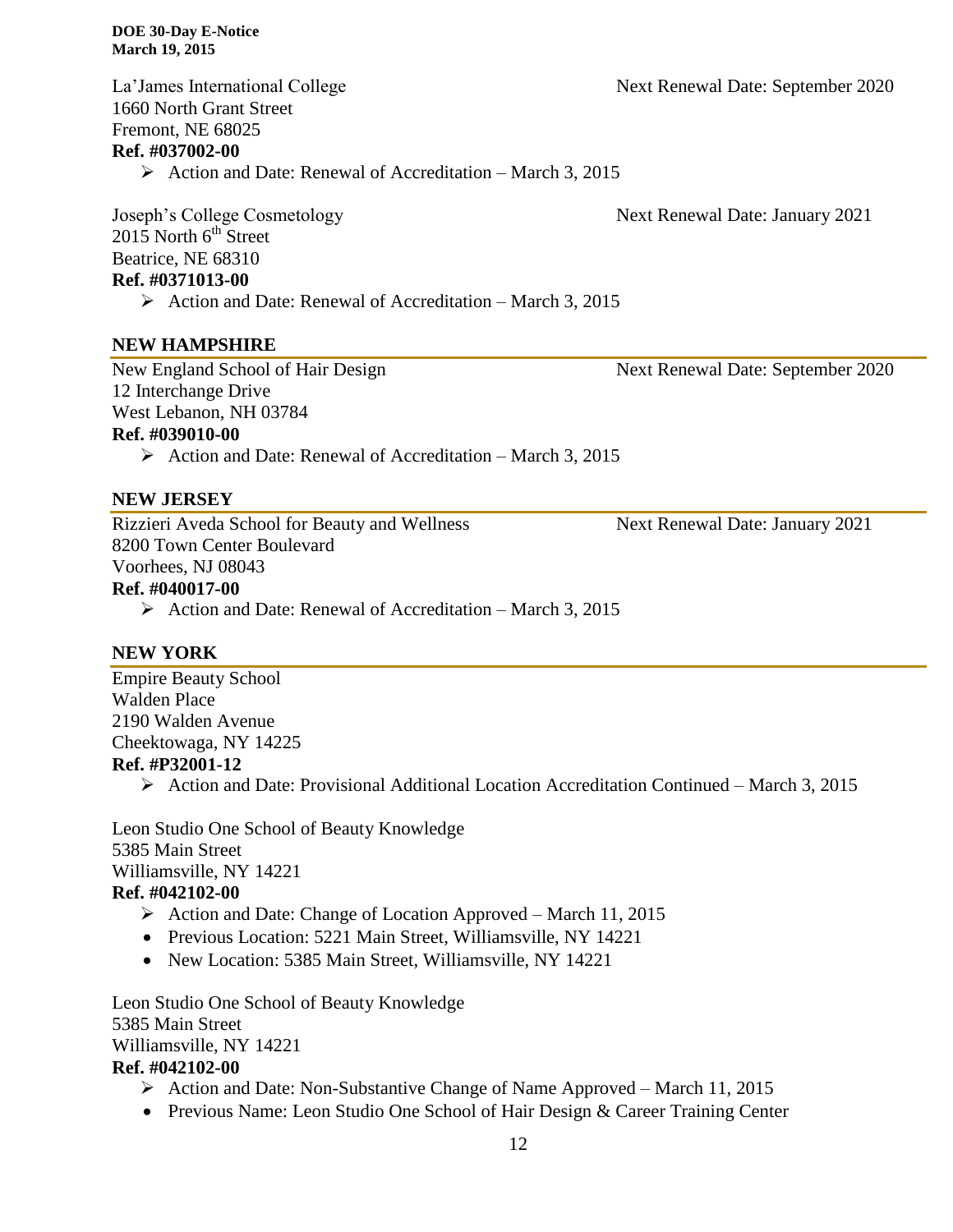• New Name: Leon Studio One School of Beauty Knowledge

Leon Studio One School of Beauty Knowledge 184 Sweeney Street North Tonawanda, NY 14120

### **Ref. #B42102-01**

- Action and Date: Non-Substantive Change of Name Approved March 11, 2015
- Previous Name: Leon Studio One School of Hair Design & Career Training Center
- New Name: Leon Studio One School of Beauty Knowledge

Long Island Nail and Skin Care Institute 3709 Hempstead Turnpike Levittown, NY 11756

#### **Ref. #042126-00**

- $\triangleright$  Action and Date: Addition of New Program Approved with a Stipulation March 3, 2015
- New Program: Nail Specialty/Waxing 300 Clock Hours

The Cactus Academy, Ltd 630 Old Country Road, Suite 0503 A Garden City, NY 11530 **Ref. #042132-00**

- $\triangleright$  Action and Date: Update School Contact / Director Acknowledged March 4, 2015
- Previous Contact / Director: Lisa Tagliabue
- New Contact Name / Director: Samantha Brand

Grace International Beauty School, Inc. Next Renewal Date: September 2020

136-31 41 $\mathrm{st}$  Avenue,  $6\mathrm{th}$  Floor Flushing, NY 11355 **Ref. #042133-00**

 $\triangleright$  Action and Date: Renewal of Accreditation – March 3, 2015

#### **NORTH CAROLINA**

Regency Job Training Institute 1151 North Bragg Boulevard Spring Lake, NC 28390

#### **Ref. #I11086-00**

- Action and Date: Non-Substantive Change of Addition of Program Acknowledged March 11, 2015
- New Program: Instructor Trainee Program 800 Clock Hours

Regency Job Training Institute 1151 North Bragg Boulevard Spring Lake, NC 28390

#### **Ref. #I11086-00**

- Action and Date: Non-Substantive to Substantive Change of Location Approved- March 12, 2015
- Previous Address: 110 N. Main Street, Spring Lake, NC 28390
- New Address: 1141 N. Bragg Boulevard, Spring Lake, NC 28390

#### **OHIO**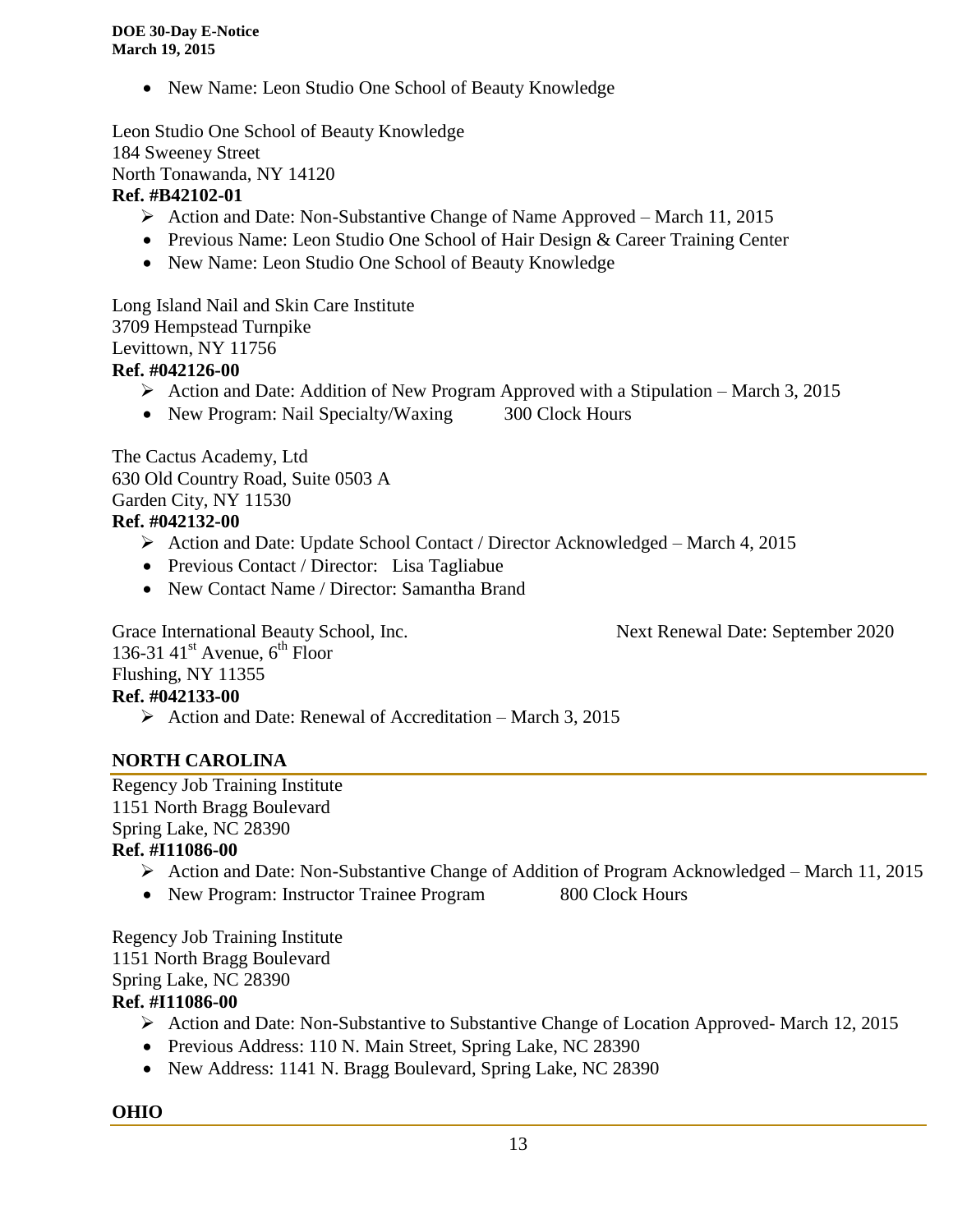Summit Salon Academy 3330 Parkcrest Lane Cincinnati, OH 45211

#### **Ref. #B27003-01**

- $\triangleright$  Action and Date: Non-Substantive Change of Name Acknowledged March 18, 2015
- Previous Name of Institution: The Salon Professional Academy
- New Name of Institution: Summit Salon Academy

Raphael's School of Beauty Culture Next Renewal Date: January 2021 1324 Youngstown Warren Road Niles, OH 44446

#### **Ref. #045054-00**

 $\triangleright$  Action and Date: Renewal of Accreditation – March 3, 2015

Empire Beauty School 8419 Colerain Avenue Cincinnati, OH 45239

#### **Ref. #045074-00**

- $\triangleright$  Action and Date: Addition of New Program Approved March 3, 2015
- New Program: Hairstylist 1200 Clock Hours

New Directions Beauty Institute

2013 East Dublin Granville Road

Columbus, OH 43229

#### **Ref. #B38012-02**

- $\triangleright$  Action and Date: Addition of New Program Approved March 3, 2015
- New Program: Managing Esthetics 750 Clock Hours

Raphael's School of Beauty Culture, Inc. Next Renewal Date: January 2021 3307 Center Road Brunswick, OH 44212 **Ref. #B45054-01** Action and Date: Renewal of Accreditation – March 3, 2015

5549 Monroe Street Previous Ref. #P45115-01 Sylvania, OH 43560

Paul Mitchell The School Toledo Next Renewal Date: September 2017

#### **Ref. #B45115-01**

Action and Date: Full Additional Location Accreditation Granted – March 3, 2015

#### **OKLAHOMA**

Bartlesville Beauty College 108 South Seneca Avenue Bartlesville, OK 74003

#### **Ref. #B46059-01**

 $\triangleright$  Action and Date: Change of Control Visit Acknowledged and Accreditation Continued – March 3, 2015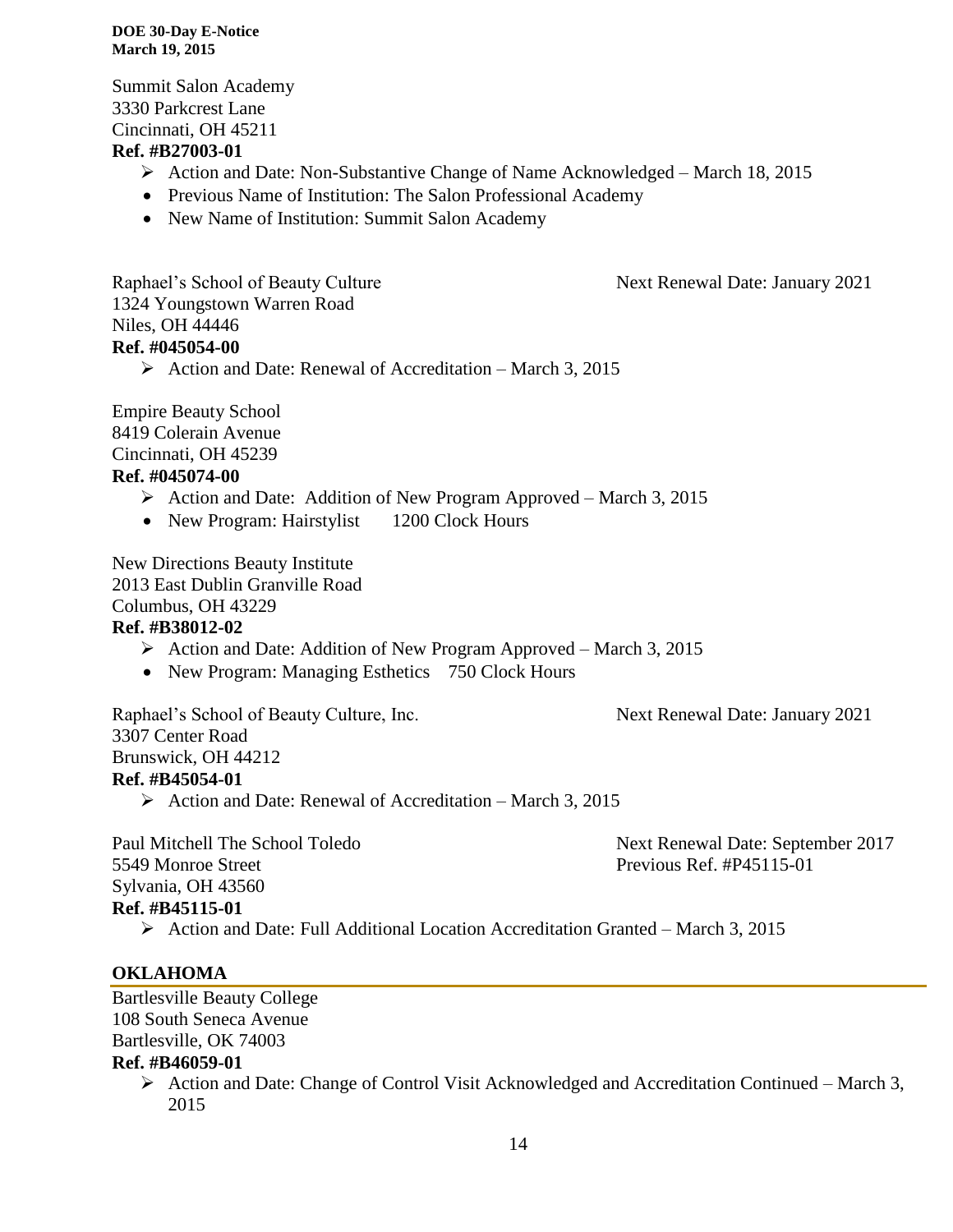## **OREGON**

Northwest College – Eugene 1020 Green Acres Road #15 Eugene, OR 97401 **Ref. #B47009-04**

- $\triangleright$  Action and Date: Change of Location Approved with Stipulations March 3, 2015
- Previous Location: 1020 Green Acres Road #15, Eugene, OR 97401
- New Location: 3150 Gateway Loop, Springfield, OR 97477

Medford, OR 97504

Northwest College Next Renewal Date: January 2016 2241 Tower East **Previous Ref. #P47009-05** 

#### **Ref. #B47009-05**

Action and Date: Full Additional Location Accreditation Granted – March 10, 2015

Phagans' Tigard Beauty School 8820 Southwest Center Street Portland, OR 97223

#### **Ref. #047021-00**

 $\triangleright$  Action and Date: Non-Substantive to Substantive Change of Ownership Approved – March 10, 2015

| $\bullet$ | Previous Ownership:             |      |     |
|-----------|---------------------------------|------|-----|
|           | Phagans' School Northwest, Inc. | 100% |     |
|           | John Olsen                      |      | 50% |
|           | Mary Jo Heidel-Olsen            |      | 50% |
| $\bullet$ | New Ownership:                  |      |     |
|           | Phagans' School Northwest, Inc. | 100% |     |
|           | John Olsen                      |      |     |

#### **PENNSYLVANIA**

The Salon Professional Academy  $705 \frac{12^{th}}{3}$  Street Altoona, PA 16602 **Ref. #048079-00**

Action and Date: Non-Substantive Change of Ownership Acknowledged – March 11, 2015

| $\bullet$ | <b>Previous Ownership:</b>                 |      |
|-----------|--------------------------------------------|------|
|           | Pruonto's Hair Design Institute, Inc. 100% |      |
|           | Kimberly Jo Hofer                          | 100% |
|           | New Ownership:                             |      |
|           | Pruonto's Hair Design Institute, LLC 100%  |      |
|           | Kimberly Jo Hofer                          | 52%  |
|           | <b>Samuel Shimer</b>                       | 9.6% |
|           | Walter Siegordner                          | 9.6% |
|           | Jeffrey Grissler                           | 9.6% |
|           | Chris Baran                                | 9.6% |
|           | <b>James William Fritz</b>                 | 9.6% |

Pulse Beauty Academy A Paul Mitchell Partner School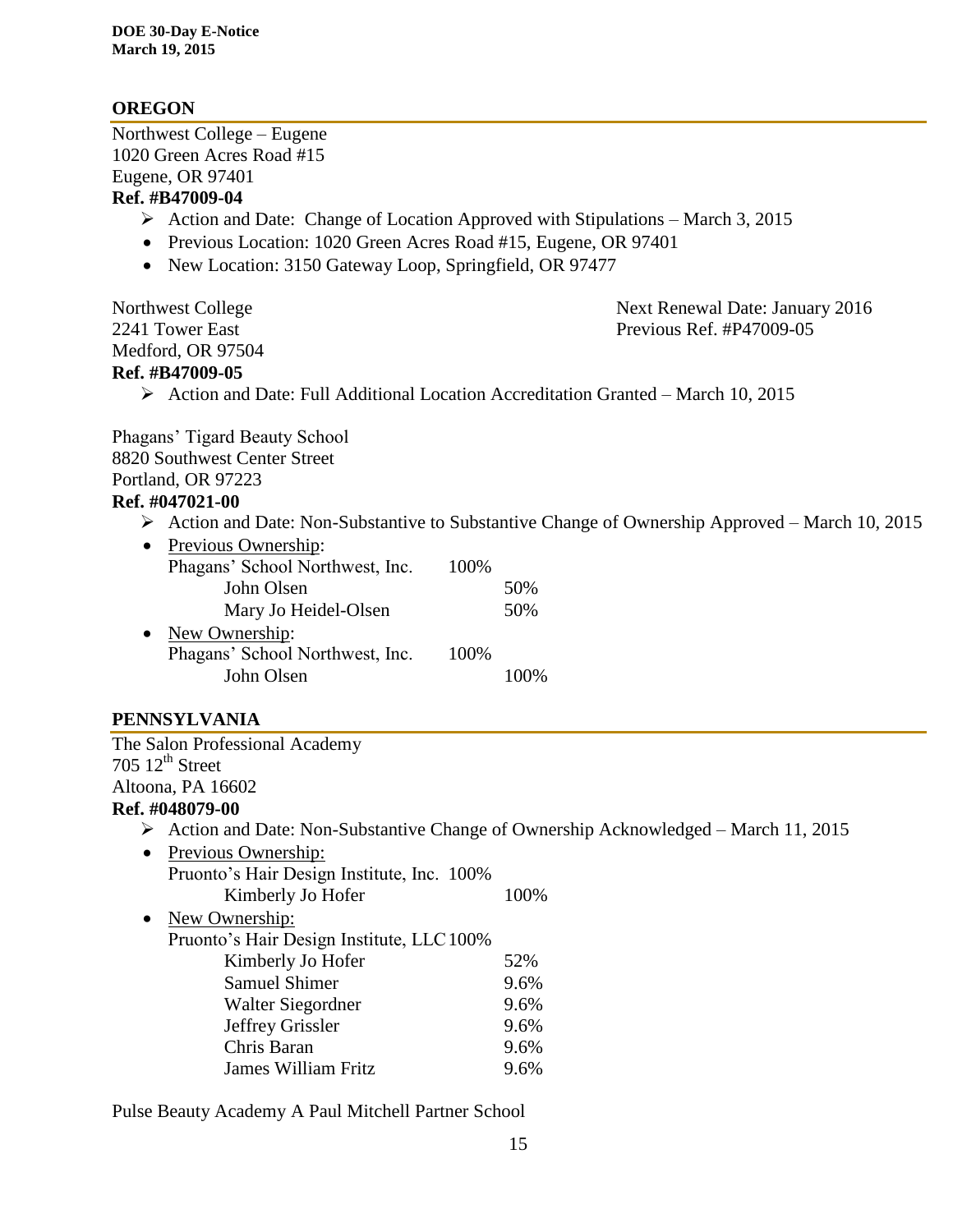150 East Pennsylvania Avenue, Suite 250 Downingtown, PA 19335 **Ref. #048120-00**

- Action and Date: Non-Substantive Change in Program Length Acknowledged March 11, 2015
- Previous Program Information: Cosmetology Instructor 500 Clock Hours
- New Program Information: Cosmetology Instructor 600 Clock Hours

Metro Beauty Academy, LLC 4977 Medical Center Circle Allentown, PA 18106 **Ref. #048124-00**

 $\triangleright$  Action and Date: Addition of New Program Denied with the Right to Appeal – March 3, 2015

#### **TENNESSEE**

Fayetteville College of Cosmetology Next Renewal Date: January 2021 201 West College Street Fayetteville, TN 37334 **Ref. #052045-00**

 $\triangleright$  Action and Date: Renewal of Accreditation – March 3, 2015

2710 Old Lebanon Road, Suite 6 Nashville, TN 37214

#### **Ref. #052074-00**

 $\triangleright$  Action and Date: Renewal of Accreditation – March 3, 2015

#### **TEXAS**

Tri- State Cosmetology Institute 1120 Vista De Oro El Paso, TX 79935

#### **Ref. #053115-00**

 $\triangleright$  Action and Date: Change of Location Visit Acknowledged and Accreditation Continued – March 3, 2015

Exposito School of Hair Design Next Renewal Date: January 2021 3710 Mockingbird Lane

Amarillo, TX 79109

#### **Ref. #053118-00**

- $\triangleright$  Action and Date: Renewal of Accreditation and Addition of New Program Approved March 3, 2015
- New Program: Cosmetology Operator 500 Clock Hours

American National College Next Renewal Date: May 2018 1611 Spencer Highway, Suite E South Houston, TX 77587 **Ref. #053163-00**  $\triangleright$  Action and Date: Renewal of Accreditation – March 3, 2015

The Salon Professional Academy Next Renewal Date: January 2021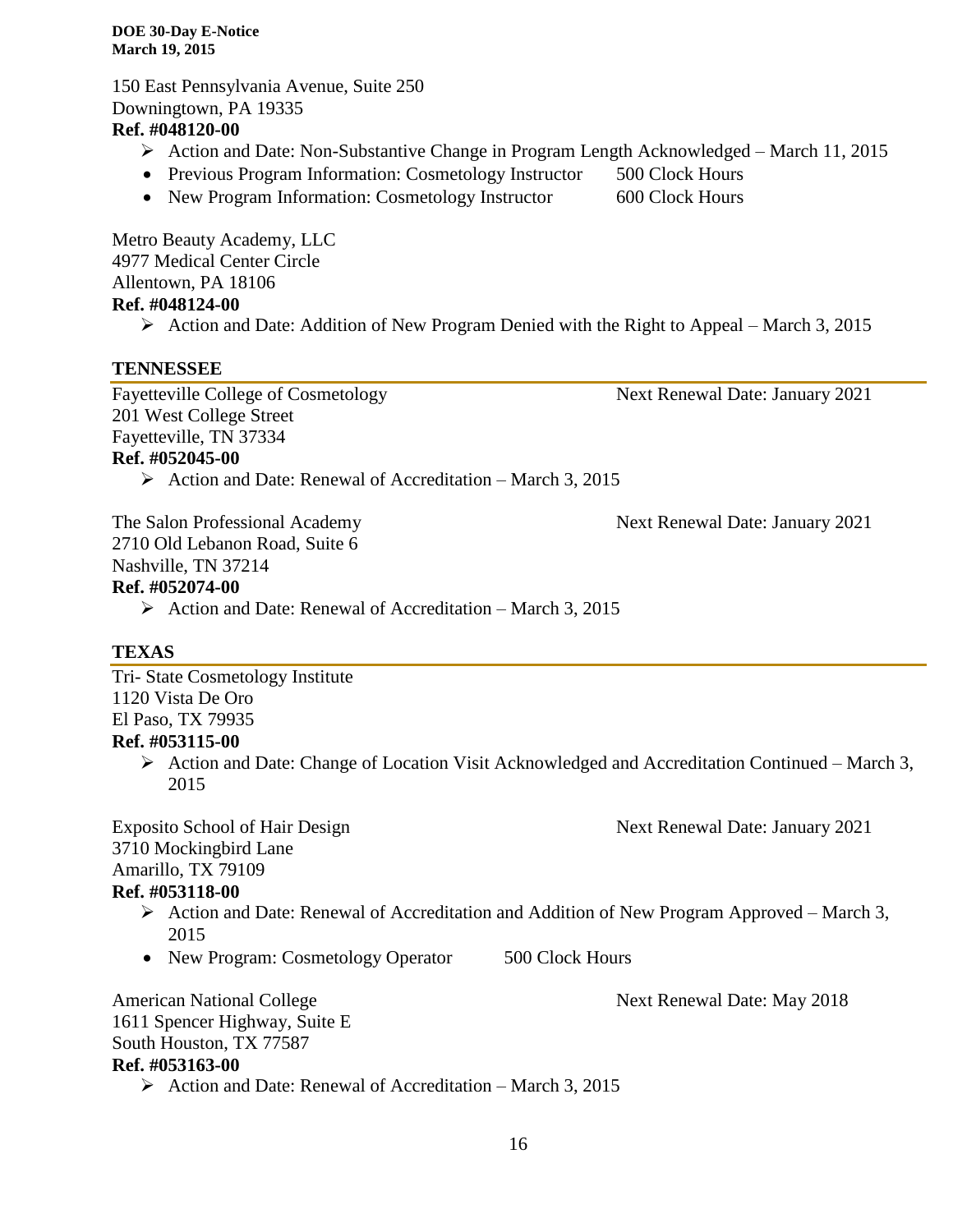Total Transformation Institute of Cosmetology Next Renewal Date: January 2021 907 Highway 80 San Marcos, TX 78666 **Ref. #053212-00**  $\triangleright$  Action and Date: Renewal of Accreditation – March 3, 2015

Salon Boutique Academy Next Renewal Date: January 2018 4135 Belt Line Road, Suite 102 Previous Ref. #I13063-00 Addison, TX 75001 **Ref. #053224-00**

 $\triangleright$  Action and Date: Initial Accreditation Granted – March 3, 2015

1123 East 9<sup>th</sup> Street, Suite 10 B Previous Ref. #I13016-00 Mission, TX 78572

Mission Beauty College Next Renewal Date: January 2017

# **Ref. #053225-00**

 $\triangleright$  Action and Date: Initial Accreditation Granted – March 3, 2015

#### **UTAH**

955 East Tabernacle Street St. George, UT 84770

#### **Ref. #054034-00**

 $\triangleright$  Action and Date: Renewal of Accreditation – March 3, 2015

Paul Mitchell The School Logan 255 South Main Street, Suite 200

# Logan, UT 84321

- **Ref. #054047-00**
	- $\triangleright$  Action and Date: Change of Control Visit Acknowledged and Accreditation Continued March 3, 2015

#### **VIRGINIA**

Park West Barber School 5834 North Kings Highway Alexandria, VA 22303 **Ref. #P43044-04**

- Action and Date: Change of Location Approved (Met Stipulation) March 12, 2015
- Previous Location: 13800 Coppermine Road, Herndon, VA 20171
- New Location: 5834D North Kings Highway, Alexandria, VA 22303

Wards Corner Beauty Academy, Inc. 544 Newtown Road #160 Virginia Beach, VA 23462

#### **Ref. #B56017-01**

 $\triangleright$  Action and Date: Teach Out Plan Approved – March 3, 2015

Evans Hairstyling College Next Renewal Date: January 2021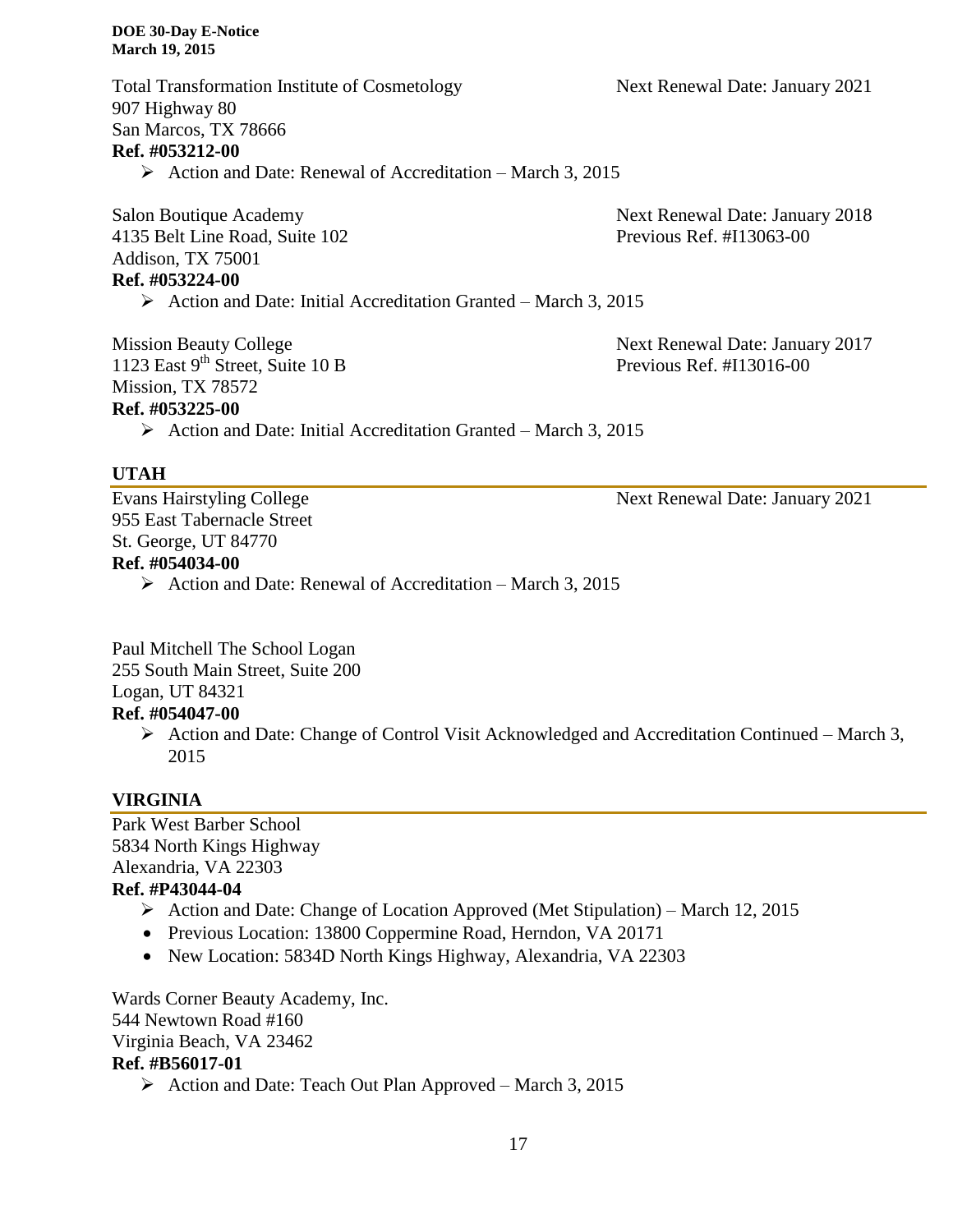#### **WASHINGTON**

Paroba College of Cosmetology 607 Southeast Everett Mall Way, Suite 5 Everett, WA 98208

#### **Ref. #057004-00**

- $\triangleright$  Action and Date: Addition of New Program Approved March 3, 2015
- New Program: Master Esthetician 1200 Clock Hours

Sunnyside Beauty Academy **Next Renewal Date: January 2018** 440 Barnard Boulevard, Suite 2 Sunnyside, WA 98944 **Ref. #057062-00**

 Action and Date: Renewal of Accreditation and Institution Removed from Monitoring of Accreditation Standards and Criteria (SAP) – March 3, 2015

111 Capitol Way North Previous Ref. #I12020-00 Olympia, WA 98501 **Ref. #057071-00**

Fosbre Academy of Hair Design Next Renewal Date: January 2018

 $\triangleright$  Action and Date: Initial Accreditation Granted – March 3, 2015

Aveda Institute Portland Vancouver Campus 6615 Northeast Fourth Plain Boulevard Vancouver, WA 98661

#### **Ref. #P47045-01**

 Action and Date: Provisional Additional Location Accreditation Continued – March 3, 2015 Tint School of Makeup & Cosmetology Next Renewal Date: September 2017 300 Pine Street Previous Ref. #P53073-02 Seattle, WA 98101 **Ref. #B53073-02**

Action and Date: Full Additional Location Accreditation Granted – March 3, 2015

#### **WISCONSIN**

Paul Mitchell The School Green Bay 3450 South Packerland Drive DePere, WI 54115 **Ref. #059012-00**

- $\triangleright$  Action and Date: Addition of New Program Approved March 3, 2015
- New Program: Managers 150 Clock Hours

The Institute of Beauty and Wellness 327 East St. Paul Avenue Milwaukee, WI 53202 **Ref. #059038-00**

- $\triangleright$  Action and Date: Addition of New Program Approved March 3, 2015
- New Program: Yoga Teacher Certification 200 Clock Hours

The Wisconsin Academy A Paul Mitchell Partner Group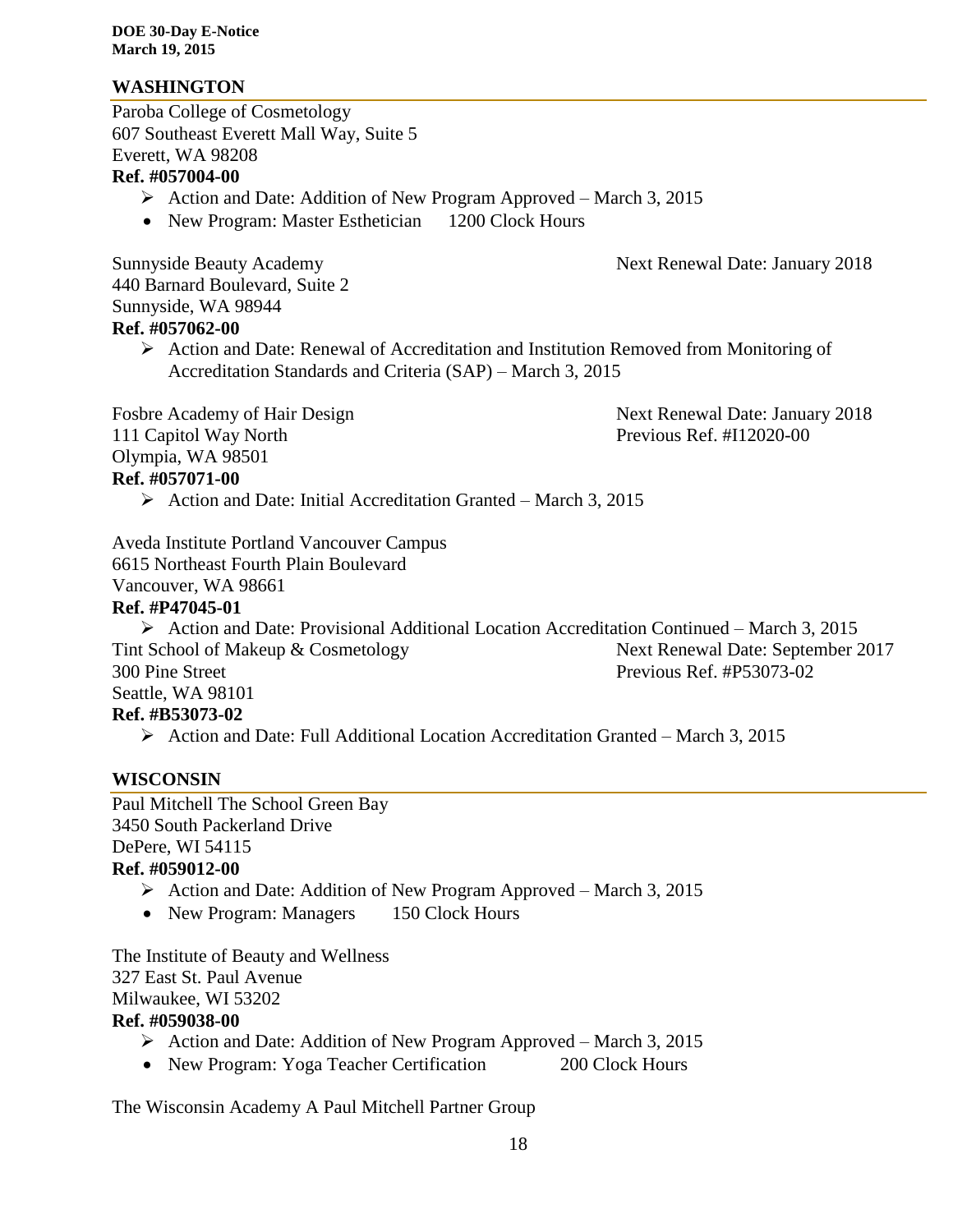880 Frontage Road, Suite 1 Peshtigo, WI 54157 **Ref. #059042-00**

- Action and Date: Non-Substantive State Mandated Decrease in Program Length March 18, 2015
- Program: Practitioner/Cosmetology
- Previous Length: 1800 Clock Hours
- New Length: 1550 Clock Hours

Advanced College of Cosmetology

25 West Main Street

Waupun, WI 53963

#### **Ref. #059045-00**

- Action and Date: Non-Substantive State Mandated Decrease in Program Length Acknowledged March 18, 2015
- Program: Barber/Cosmetology
- Previous Length: 1800 Clock Hours
- New Length: 1550 Clock Hours

Salon Professional Academy 3701 80<sup>th</sup> Street, Suite B Kenosha, WI 53142

#### **Ref. #059047-00**

- Action and Date: Non-Substantive Decrease in Program Length Acknowledged March 18, 2015
- Program: Practitioner/Cosmetology
- Previous Length: 1800 Clock Hours
- New Length: 1550 Clock Hours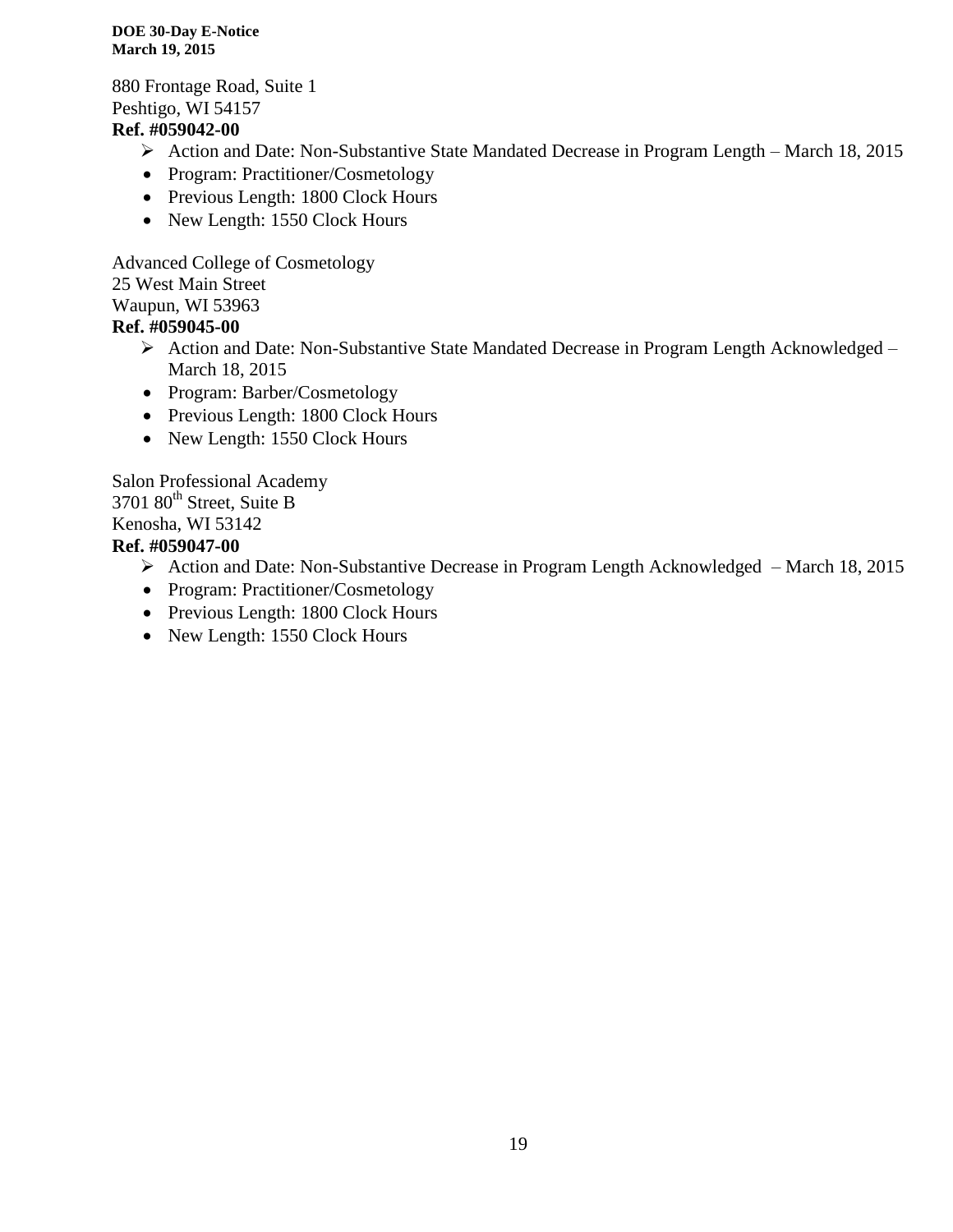#### **To The Following:**

## **United States Department of Education**

- **Ms. Kathleen Hochhalter- Special Assistant-- Administrative Actions & Appeals Division**
- **MS. Mary Gust- Director-- Administrative Actions & Appeals Division**
- **Department of Education Accreditation Division- USDOE-- Washington, DC**
- Ms. Cathy Sheffield- Accreditation & State Liaison Office-- USDOE--- Washington, DC
- **Ms. Rachael Shultz- Accreditation and State Liaison Office-- USDOE --- Washington, DC**
- Ms. Lauren Pope- Administrative Actions and Appeals Services Group-- Washington, DC
- Ms. Patrice Fleming-Team Leader-- School Participation Team--- Boston/New York
- **MS. Betty Coughlin- Area Case Director-- School Participation Team--- Boston/New York**
- **MS. Tracy Nave-Team Leader-- School Participation Team--- Boston/New York**
- **Mr. Christopher Curry- Team Leader-- School Participation Team--- Boston/New York**
- Ms. Martina Fernandez-Rosario- Acting Area Case Director-- School Participation---San Francisco/Seattle
- **Ms. Kerry O'Brien- Team Leader-- School Participation Team--- Denver**
- **Mr. Michael Frola- Area Case Director-- School Participation Team--- Philadelphia**
- **MS. Nancy Paula Gifford- Area Case Director-- School Participation Team--- Philadelphia**
- Ms. Sherrie Bell- Compliance Manager—School Participation Team--- Philadelphia
- Mr. Jesus Moya- Team Leader-- School Participation Team--- Dallas
- **MS. Kim Peeler- Team Leader-- School Participation Team--- Dallas**
- **Ms. Cynthia Thorton- Area Case Director for Region 6-- School Participation Team--- Dallas**
- **Mr.** Christopher Miller-Team Leader-- School Participation Team--- Atlanta
- **Mr. Ralph Lobosco- Area Case Director-- School Participation Team--- Kansas City**
- Mr. Douglas Parrott- Area Case Director-- School Participation Team--- Chicago/Denver
- **MS. Carolyn White-Team Director-- School Participation Team--- South Central**

#### **Accreditors**

- **Mr. Bill Larkin- Executive Director-- ACCET**
- **Mr. Michale McComis, Ed.D.- Executive Director-- ACCSC**
- Mr. Albert Gray, Ph.D.- Executive Director-- ACICS
- **Dr.** Gary Puckett- Executive Director-- COE

#### **State Authorities**

- **Mr.** Bob McKee- AL State Board of Cosmetology-- Montgomery, AL
- Ms. Theresa Bunch- AZ State Board of Cosmetology-- Tempe, AZ
- Ms. Kelli Kersey- AR Department of Health (Section Chief, Cosmetology)-- Little Rock, AR
- Mr. Charles Kirkpatrick- AR State Board of Barber Examiners-- Little Rock, AR
- Ms. Kristy Underwood- CA Board of Barbering & Cosmetology-- Sacramento, CA
- Ms. Christine Jones- CA Board of Barbering & Cosmetology-- Sacramento, CA
- **Ms. Leeza Rifredi** Licensing Manager BPPE--CA
- Ms. Joanne Wenzel Bureau Chief BPPE—CA
- Ms. Yvette Johnson Enforcement Chief BPPE CA
- **Ms. Pamela Goens- CO Office of Barber & Cosmetology Licensure-- Denver, CO**
- **Mr. Douglas Parrott- Area Case Director-- School Participation Team—Denver, CO**
- Ms. Janet Brancifort- CT Examining Board for Barbers, Hairdressers, & Cosmeticians-- Hartford, CT
- Ms. Judy Letterman- DE Board of Cosmetology & Barbering-- Dover, DE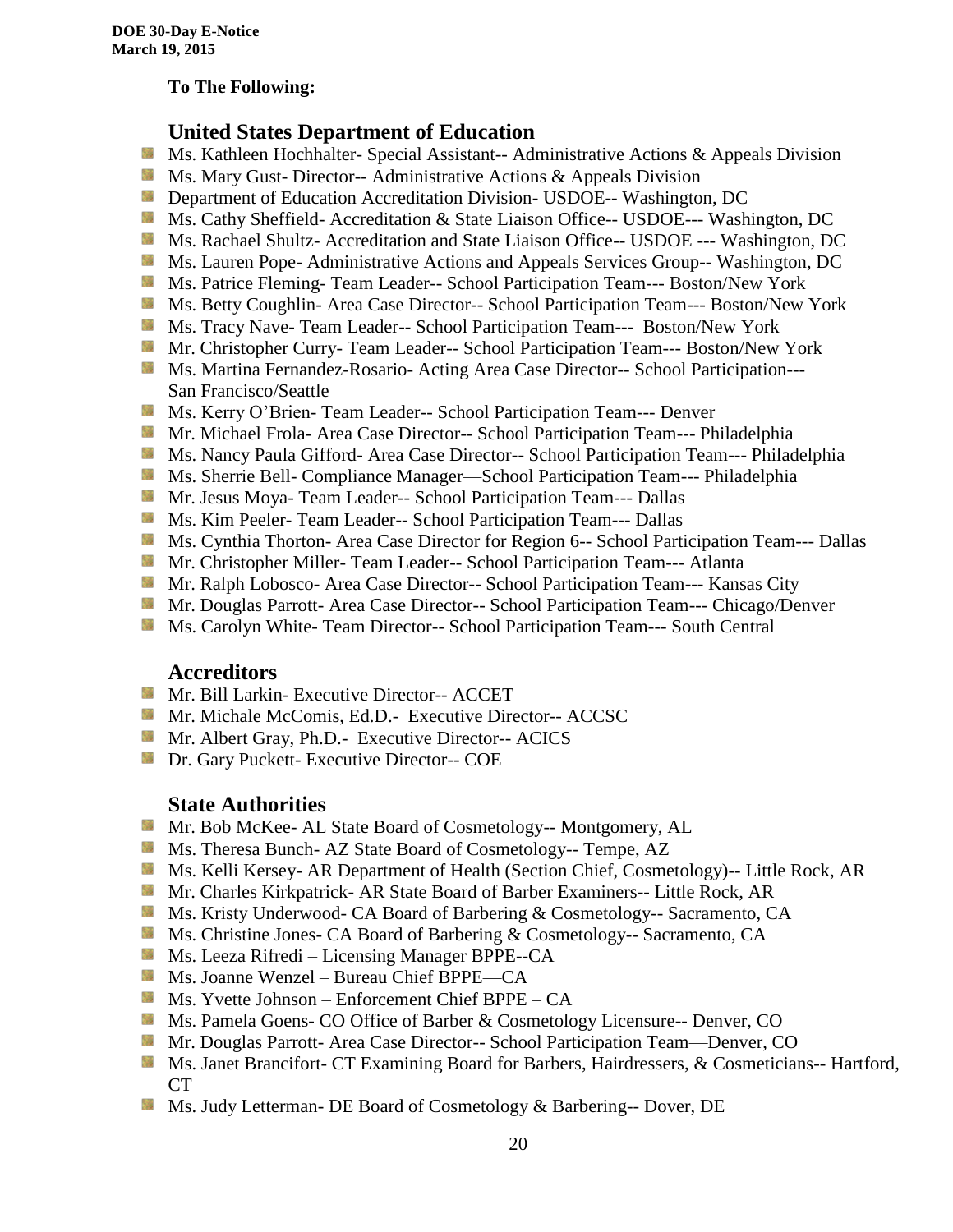- **Mr.** Clifford Cooks- DC Department of Consumer & Regulatory Affairs-- Washington, DC
- Ms. Robyn Barineau- FL State Board of Cosmetology & Barbers Board-- Tallahassee, FL
- Mr. Josh Waters- GA State Board of Cosmetology & GA Board of Barbers-- Macon, GA
- **Ms. Margaret Guerrero- Guam Board of Barbering & Cosmetology-- Mangilao, Guam**
- **MS.** Laureen Kai- HI Barbering & Cosmetology Department-- Honolulu, HI
- **Ms.** Tana Cory- ID Bureau of Occupational Licenses-- Boise, ID
- Ms. Valerie Fenske Idaho State Board of Education ID
- Ms. Keri Ginger- IL Department of Financial & Professional Regulation-- Springfield, IL
- SS. Ms. Tracy Hicks- IN Professional Licensing Agency-- Indianapolis, IN
- Ms. Susan Reynolds- Iowa Board of Cosmetology Arts & Sciences—Des Moines, IA
- **Ms.** Chiquita C. Coggs- KS State Board of Cosmetology-- Topeka, KS
- 56 Mr. H.R. Vacek- KS State Barber Board-- Topeka, KS
- Mr. Charles Lykins- KY Board of Hairdressers & Cosmetologists-- Frankfort, KY
- Mr. Steven Young- LA State Board of Cosmetology-- Baton Rouge, LA
- **Ms.** Latrice Matthews- LA Board of Barber Examiners-- Baton Rouge, LA
- **Ms.** Geraldine Betts- ME Office of Professional & Occupational Regulation-- Augusta, ME
- **Mr.** James Liddell ME Office of Professional & Occupational Regulation—Augusta, ME
- **Mr. Robert Wood- MD State Board of Cosmetologists-- Baltimore, MD**
- **Maryland State Board of Barbers- Baltimore, MD**
- Sandra Velasquez- MA Board of Cosmetology-- Boston, MA
- Ms. Mary Jayne Fay, Ed.D.- MA Department of Education-- Malden, MA
- Sila Ms. Linda Clewley- MI State Board of Cosmetology-- Lansing, MI
- **Ms.** Gina Stauss- MN Board of Cosmetologist Examiners-- Minneapolis, MN
- **M** Minnesota Board of Cosmetologists Examiners –Minneapolis, MN
- 59 Ms. Cynthia Johnson- MS State Board of Cosmetology--Jackson, MS
- Ms. Emily Carroll- MO State Board of Cosmetology-- Jefferson City, MO
- Mr. Dennis Clark- MT Board of Barbers & Cosmetologists-- Helena, MT
- Ms. Kris Chiles- NE State Board of Cosmetology Examiners-- Lincoln, NE
- Nebraska Board of Barber Examiners- Lincoln, NE
- **Ms. Nadine Griego- NV State Board of Cosmetology-- Las Vegas, NV**
- Mr. Gary Landry NV State Board of Cosmetology Las Vegas, NV
- **Mr.** Adam Higginbotham NV State Board of Cosmetology Las Vegas, NV
- **Nevada State Board of Massage Therapy- Las Vegas, NV**
- Ms. Kathryn Wantuck- NH State Board of Barbering, Cosmetology, and Esthetics-- Concord, NH
- Mr. Jay Malanga- NJ Board of Cosmetology & Hairstyling-- Newark, NJ
- Ms. Antoinette Griego- NM State Board of Barbers & Cosmetologists-- Santa Fe, NM
- **Ms. Kathleen McCoy- NY Department of State-Division of Licensing Services-- Albany, NY**
- **Ms. Carol Yates- NY State Education Department-Bureau of Proprietary School Supervision--**Albany, NY
- Ms. Lynda Elliott- NC State Board of Cosmetic Art Examiners- Raleigh, NC
- **Mr. Wayne Mixon North Carolina Board of Barber Examiners- Raleigh, NC**
- Ms. Sue Meier- ND State Board of Cosmetology-- Bismarck, ND
- Ms. Tona Stevenson- North Dakota State Board of Barber Examiners-- Dickenson, ND
- Ms. Lori Pearson- Acting Executive Director-- OH State Board of Cosmetology--- Grove City, OH
- Ms. Sherry Lewelling- OK Board of Cosmetology-- Oklahoma City, OK
- **Ms. Samantha Patnode- OR Health Licensing Agency-- Salem, OR**
- Mr. Juan Baez-Arevalo Director of Private Post Secondary Education Oregon Higher Education Coordinating Commission- OR
- 漆 Ms. Helen Dunford – Oregon High Education Coordinating Council - OR